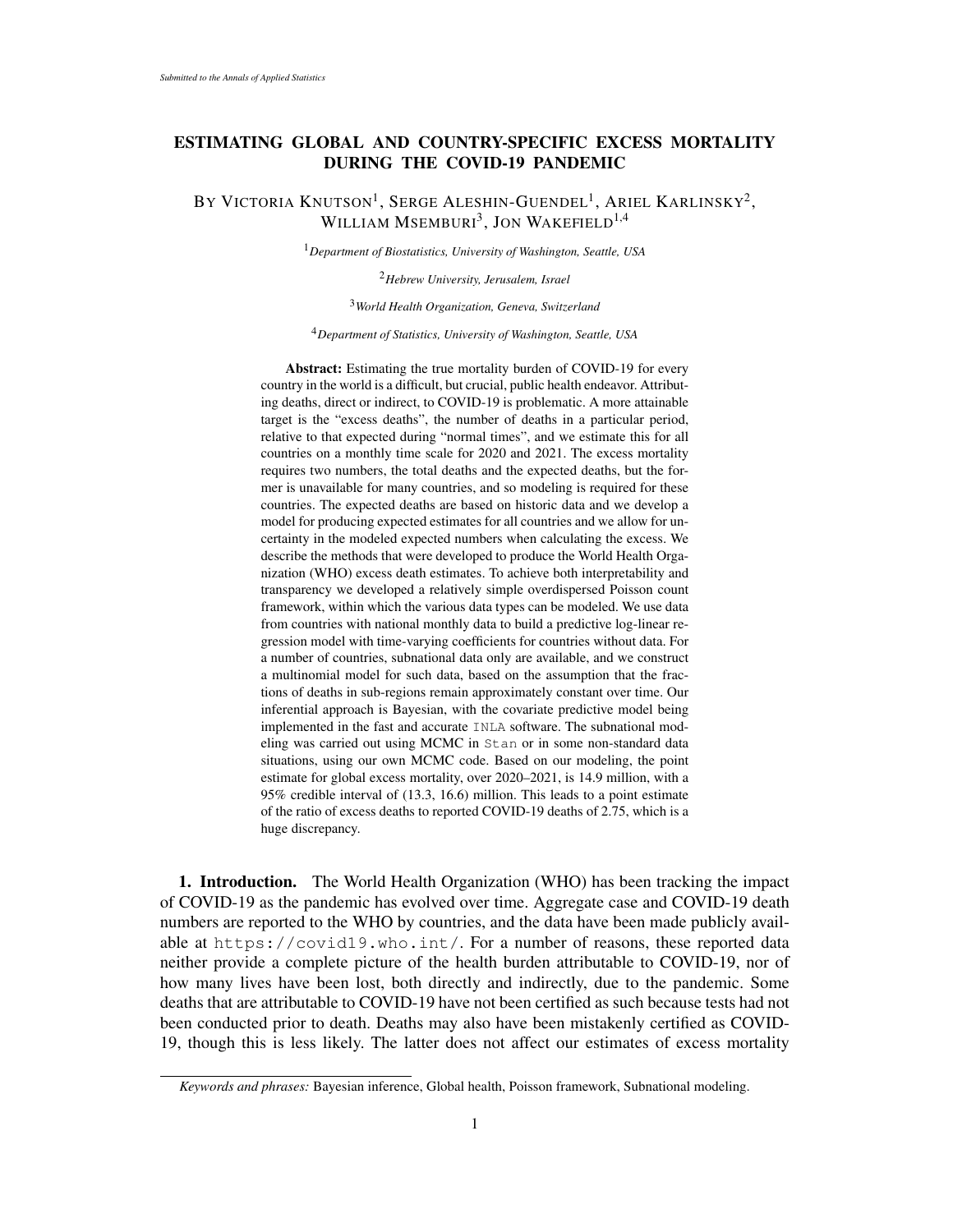based on all-cause mortality (ACM) data, however, but does cause the ratio of excess mortality to reported COVID-19 deaths to be lower than if such mistaken certification did not occur. There have also been variations in the death certification rules countries have applied in regards to COVID-19 (Garcia *et al.*, 2021; Riffe and Acosta, 2021). The impact of the pandemic is far reaching. Beyond the deaths directly attributable to it are those that can be linked to the conditions that have prevailed since the pandemic began and have led to some health systems being overwhelmed or some patients avoiding healthcare. In countries where COVID-19 spread was limited, due to lockdown measures or otherwise, some potential causes of death have decreased, such as those attributable to air pollution, or traffic accidents, or from other communicable diseases such as influenza like illness, resulting in negative excess or deficit deaths (Kung *et al.*, 2020; Karlinsky and Kobak, 2021). In light of the challenges posed by using reported COVID-19 data, excess mortality is considered a more objective and comparable (across countries) measure of the mortality impact of COVID-19 (Leon *et al.*, 2020). The WHO defines excess mortality as, "the mortality above what would be expected based on the non-crisis mortality rate in the population of interest" (https://www.who.int/hac/about/definitions/en/). Knowledge of the excess deaths not only paints a clearer picture of the pandemic, but can also aid in implementing public health initiatives. The world also has a moral obligation to count the number of deaths attributable to the pandemic.

The ACM counts in country c and in month t (for months in 2020 and 2021) are denoted by  $Y_{c,t}$ . These counts, in addition to the contribution from expected deaths, are assumed to be a result of the direct effects of COVID-19 (i.e., deaths attributable to it) and the indirect knockon effects on health systems and society, along with deaths that were averted. The choice of a monthly time scale gives sufficient temporal resolution for most public health purposes. The hypothetical or "counterfactual" no-COVID-19 scenario uses the expected death numbers  $E_{c,t}$ , which have been forecasted to month t, using historic (prior to the pandemic) deaths data, usually over 2015–2019. Excess deaths are defined as:

$$
\delta_{c,t} = Y_{c,t} - E_{c,t}
$$

for country c where  $c = 1, \ldots, 194$ , and in month t where  $t = 1, \ldots, 24$ , represent months in 2020 and 2021.

The exercise of determining excess deaths for all countries is non-trivial, because the required ACM counts  $Y_{c,t}$  are currently unavailable for many country/month combinations. Routine mortality data is often received by the WHO a year or more after the year of death. In addition, differential reporting capacity and variable data quality across countries has resulted in many nations lacking the systems to provide good quality routine data even historically (Mikkelsen *et al.*, 2015; Adair and Lopez, 2018; GBD, 2020; UNSD, 2021; Karlinsky, 2021). Correspondingly, these countries lack the capacity required to monitor ACM during the unprecedented COVID-19 pandemic. Hence, a number of countries are unable to contribute to the centralized systematic mortality surveillance that would be needed to measure global, regional and country level excess mortality by the WHO.

In this paper we describe our ongoing methods development to produce the WHO excess mortality estimates. In Section 2 we discuss data sources, before describing models for estimation of the expected numbers in Section 3. Section 4 describes our national covariate model and in Section 5 we outline the models we used for countries with subnational monthly data, national annual data, or a combination. Section 6 provides the main results, with more extensive summaries appearing in the Supplementary Materials. Two other sets of global estimates of excess deaths have been produced by The Economist and the Institute for Health Metrics and Evaluation (IHME) with the latter being described in Wang *et al.* (2022). We fully describe and critique these methods in Section 7. The paper concludes with a discussion in Section 8.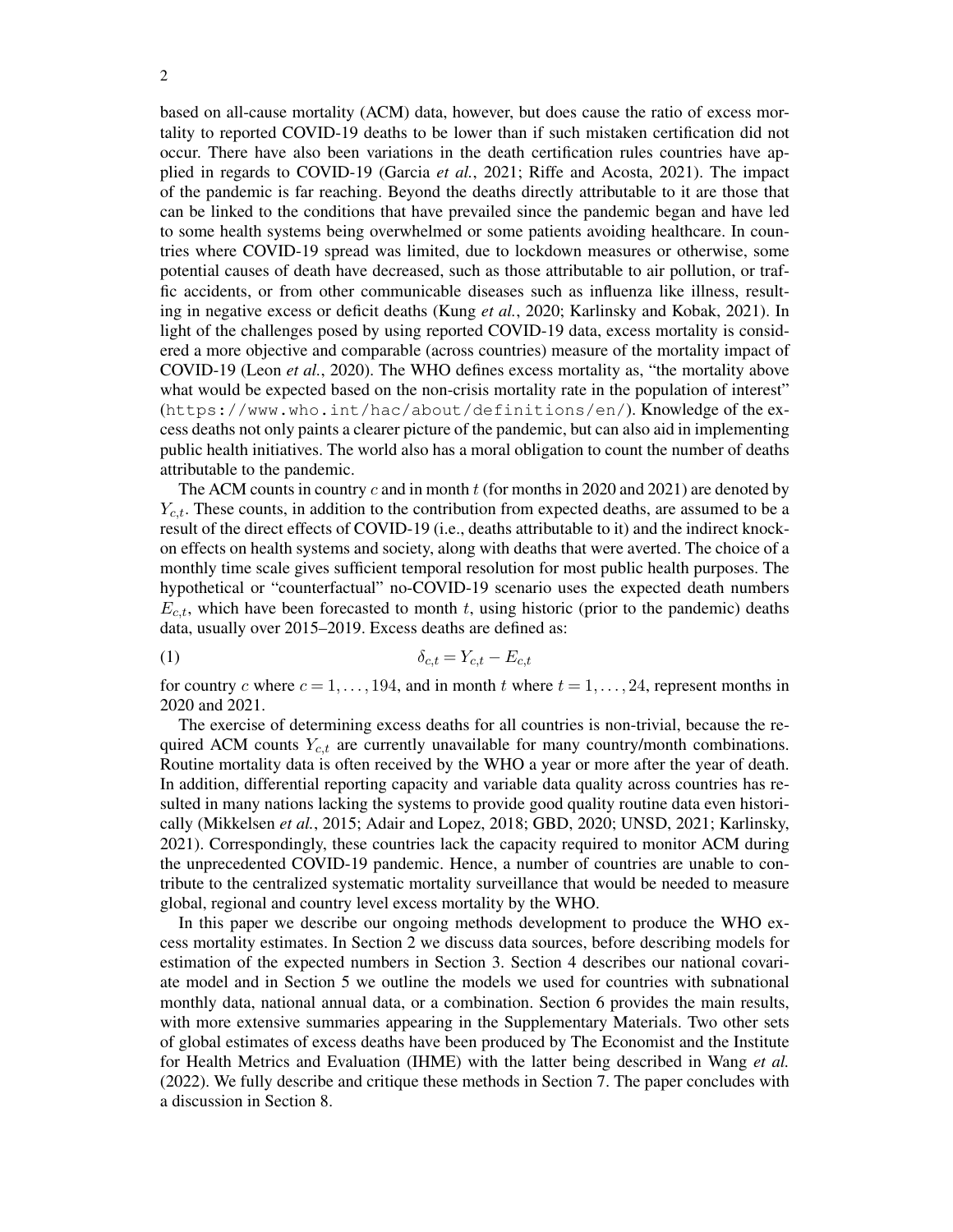## 2. Data Sources.

2.1. *Mortality Data.* Excess mortality cannot be directly measured for all countries due to many not having the required ACM data. The WHO usually receives routine mortality data on an annual basis in the year after the year of death or perhaps after an even greater lag. Civil registration and vital statistics (CRVS) systems differ greatly across countries with varying timelines and quality control measures for compiling unit record cause-of-death numbers into aggregates identified by cause, age, sex, place, and period of death. In addition, differential reporting coverage, the absence of electronic surveillance systems in some locations and limited investments in CRVS systems has resulted in many nations lacking the structures necessary to provide good quality routine data, even before the COVID-19 pandemic. This lack of capacity and the data required to monitor ACM has been exacerbated during the unprecedented pandemic. Therefore, many countries are unable to contribute to a centralized systematic mortality surveillance that would be needed to measure global, regional and country level excess mortality by the WHO.

All countries report their official COVID-19 death count, but for many countries we would not expect this to be accurate, and for many countries we would expect serious underestimation, for the reasons already outlined and for political reasons. However, the official count does provide an interesting summary for comparison with the estimated excess, and the COVID-19 death rate is used as a covariate in our ACM estimation model.

For this study, our main sources of data are reports of ACM as collected and reported by countries' relevant institutions – from national statistics offices, ministries of health, population registries, etc. These have been collected in several repositories such as the data routinely shared with WHO as part of its standing agreement with member states, Eurostat, The Human Mortality Database (HMD) as part of the Short-Term Mortality Fluctuations (STMF) project (Németh *et al.*, 2021) and the World Mortality Dataset (WMD), as described in Karlinsky and Kobak (2021). Monthly data are included after accounting for delayed registration either by adjusting for registration delay (Australia, Brazil, United States) or by not-including highly incomplete months.

| Region       | Full     | Partial                     | Subnational   | N <sub>0</sub> | Total | Proportion of |
|--------------|----------|-----------------------------|---------------|----------------|-------|---------------|
|              | National | National                    | and/or Annual | Data           |       | Population    |
| <b>AFRO</b>  |          | $\mathcal{D}_{\mathcal{A}}$ |               | 41             | 47    | 0.13          |
| <b>AMRO</b>  | 12       | 11                          |               | 8              | 35    | 0.92          |
| <b>EMRO</b>  | 4        |                             |               | 12             | 21    | 0.32          |
| <b>EURO</b>  | 46       |                             |               |                | 53    | 0.98          |
| <b>SEARO</b> |          |                             | 3             | 6              | 11    | 0.67          |
| <b>WPRO</b>  | 6        |                             |               | 16             | 27    | 0.95          |
| Global       | 73       | 27                          | 10            | 84             | 194   | 0.70          |

TABLE 1

*Country data availability summary for 2020 and 2021. Full national countries have data over all 24 months and partial national have data for less than 24 months; for example, 83 countries have data for at least the first 18 months, and 96 countries have data for at least the first 12 months. "Subnational/Annual Data" refers to countries with subnational monthly data for some period (4 countries), national annual data (5 countries) or a combination (China). WHO regions: African Region (AFRO), Region of the Americas (AMRO), Eastern Mediterranean Region (EMRO), European Region (EURO), South-East Asian Region (SEARO), Western Pacific Region (WPRO). The "Proportion Population" column denotes the proportion of the population that is contained*

*in the available database, and is calculated at the country-month level. This proportion includes the contribution from subnational sources, where we estimate the proportion of deaths that occur in a month in the subnational regions, and multiply this by the country population. It also includes the countries for which we have annual data. The Supplementary Materials include a table that lists the type of the data available for each country.*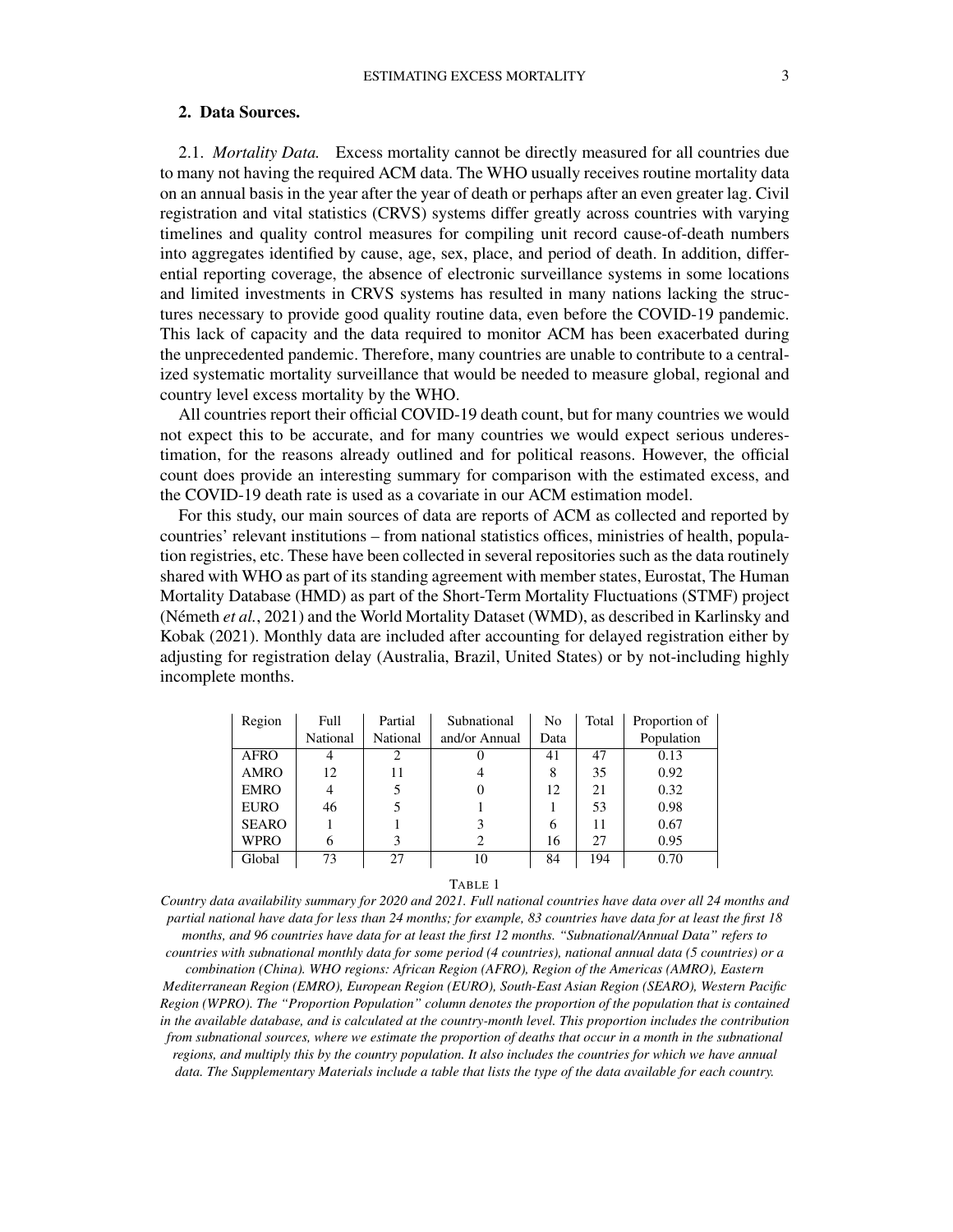In this paper we report the current state of data at our disposal. This project is ongoing and data is added as soon as available. Table 1 shows the breakdown of data availability by WHO region. Just over a half (100) of the 194 countries provide monthly national data from at least some of the pandemic period, while 10 other countries provide subnational monthly data, national annual data, or a combination of the two (this includes Argentina which has partial national and subnational data, so could be placed in the partial or subnational/annual data boxes). It is immediately clear that there is a huge regional imbalance in data availability, with the EURO region being very well represented (with 52 out of 53 countries providing data), the AMRO region having data from 77% of the countries, and other regions being more poorly represented. For example, in the AFRO region we only have data from 6 out of 47 countries. The WPRO region is dominated, population-wise, by China for which we have annual data. For those countries with data in month t, we assume that the ACM part of the excess  $\delta_{c,t}$ , as defined in (1), is known exactly. Hence, we do not account for inaccuracies in the reported deaths, beyond accounting for delayed registration and under-reporting. With respect to the latter, when data are reported to the WHO, certain checks are carried out to determine whether the data are complete, via comparison with census data, for example (WHO, 2020). Based on these checks a scaling of the raw counts may be performed. We provide further discussion on this issue in Section 8.

2.2. *Covariate Data.* For countries with no data, we predict the ACM count using a loglinear covariate model. A range of covariates were considered, including a high income country binary indicator, the COVID-19 test positivity rate, the COVID-19 death rate, temperature, population density, a socio-demographic index (SDI), the human development index (HDI), stringency (index for lockdown restrictions and closures, overall government response), economic measures (including measures such as income support and debt relief), containment, and the historic (from 2019): non-communicable disease rate, cardiovascular disease rate, HIV rate, diabetes prevalence, life expectancy, proportion of the population under-15, proportion of the population over-65. The containment measure combines "lockdown" restrictions and closures with measures such as testing policy and contact tracing, short term investment in healthcare, as well investments in vaccines – it is calculated using all ordinal containment and closure policy indicators and health system policy indicators, for further details see Hale *et al.* (2020). Some of the covariates are time-varying (COVID-19 test positivity rate, COVID-19 death rate, temperature, stringency, overall government response, containment), while the remainder are constant over time. A number of the covariates were not available by month for all countries and so their values were imputed. Specifically, (WHO) regional medians were used for countries with missing data. The historic country-level covariates are taken from GBD 2019 Demographics Collaborators and others (2020) and so are modeled. Some of the covariates are modeled also. For more details on the covariates, see the "Data detail" tab at https://msemburi.shinyapps.io/excessvis/.

3. Expected Mortality Modeling. A key component of the excess mortality calculation is the ACM count that would be expected in non-pandemic times, for each country and month. We describe models for two types of countries: those that have historic *monthly* ACM data, and those that have historic *annual* ACM data only – there are 100 and 94 countries in these categories, respectively. In terms of the period upon which we base the expected numbers, it is usually 2015–2019 for countries with monthly historical data, and is usually 2000–2019 for countries with annual historical data.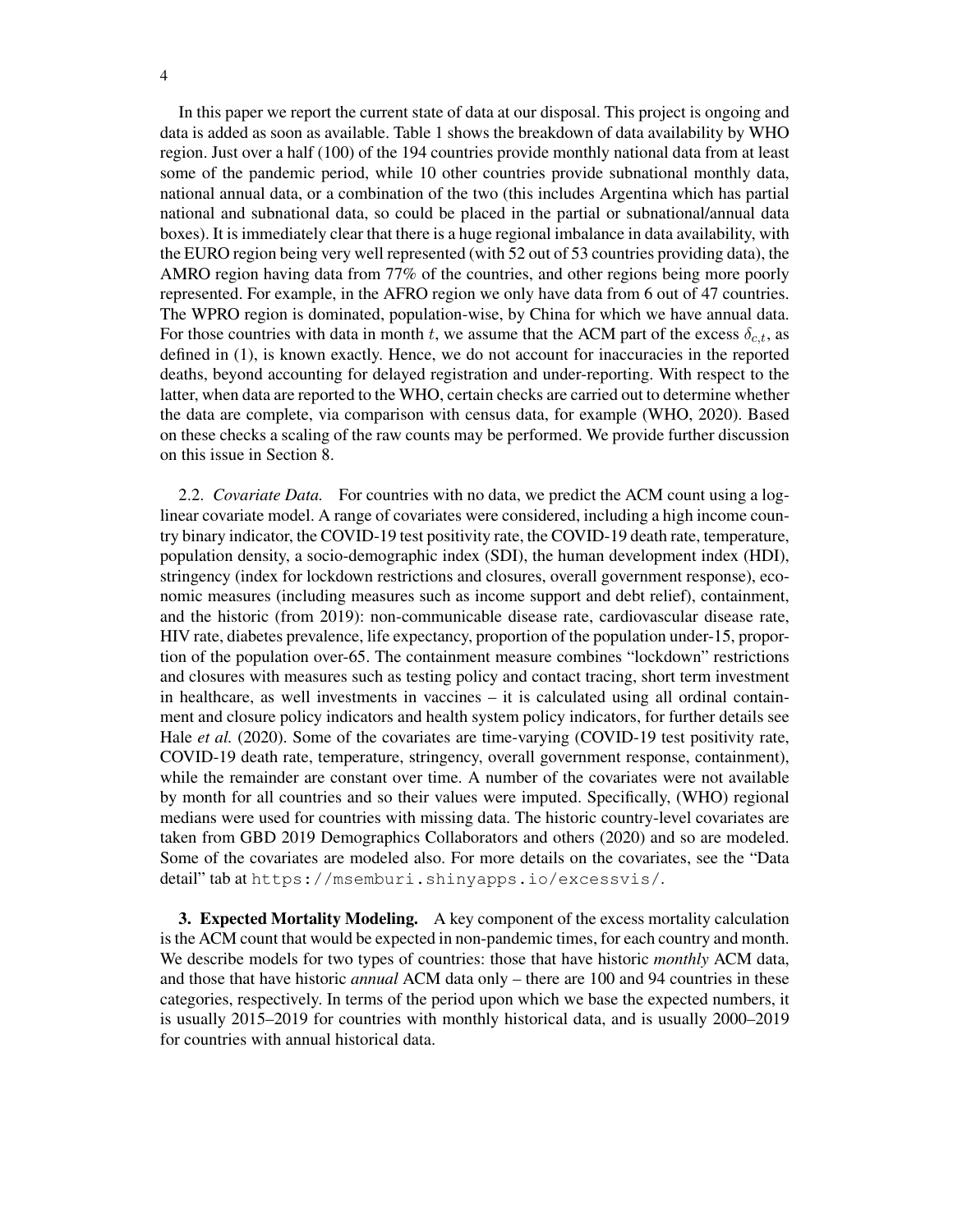3.1. *Countries with Monthly Data.* We consider first those countries with monthly ACM data over multiple years. For country c,  $Y_{c,t}$  represents the ACM count for country c and month t, for  $t = 1, \ldots, M_c$ , where  $M_c$  is the number of historic months for which we have data. We assume the sampling model for  $Y_{c,t}$  is,

$$
Y_{c,t}|\mu_{c,t} \sim \text{NegBin}(\mu_{c,t}^{\text{E}}, \phi_c^{\text{E}}),
$$

parametrized in terms of the mean,  $\mu_{c,t}^{\text{E}}$ , and the overdispersion parameter,  $\phi_c^{\text{E}}$ , such that  $var(Y_{c,t}|\mu_{c,t}^{E}, \phi_{c}^{E}) = \mu_{c,t}^{E}(1 + \mu_{c,t}^{E}/\phi_{c}^{E})$ , with the Poisson model being recovered as  $\phi_{c}^{E} \to \infty$ . We let  $v[t]$  index the year in which month t occurred (for example, labeled  $1, \ldots, 5$  when data are available for 2015–2019) and  $m[t]$  be the month (labeled 1, ..., 12), so that given v, m we can find t as  $t = 12(v - 1) + m$ . The mean is modeled as,

(2) 
$$
\eta_{c,t} = \log(\mu_{c,t}) = f_c^{\rm y}(v[t]) + f_c^{\rm m}(m[t])
$$

where  $f_c^y(\cdot)$  models the *annual trend*, and  $f_c^m(\cdot)$  is a smooth function of time t which accounts for *within-year* seasonal variation. The yearly trend is modeled with a thin-plate spline and within-year variation with a cyclic cubic spline (Rivera *et al.*, 2020). In both cases we use the gam function in the mgcv package with REML used to select smoothing parameters (and with the default settings). The spline model is fitted separately for each country. Algeria, Iraq and Sri Lanka have less than three years of historical data, and so a linear term is used for modeling yearly variation. This model is used to obtain predictions of the expected deaths  $\mu_{c,t}^{\rm E}$  for all  $t$  in 2020 and 2021, with both a point estimate and a standard error being produced, and these can be viewed as summaries of the posterior distribution, see Section 6.10 of Wood (2017) for details.

3.2. *Countries with Annual Data.* For countries with only annual historic data, the goal is to predict expected numbers by month t for  $t = 1, \ldots, 24$ . We summarize our strategy for producing expected numbers for countries with annual data only, before giving details:

- 1. Fit a negative binomial spline model to the countries with annual counts only. Use the spline to predict the total annual ACM for 2020 and 2021, for these countries.
- 2. In a separate exercise, fit the multinomial model to all of the countries with monthly data, with deaths being attributed via the log-linear temperature model.
- 3. Combine the spline model with the multinomial model using monthly temperature apportionment to obtain expected numbers for the countries without monthly data.

The annual trend can be estimated for each country using the method we described in the previous section minus the monthly term, i.e., by using a spline for year. To apportion the yearly totals to the months, we use the fact that a collection of Poisson random variables conditioned on their sum produce a multinomial distribution with within-year variation modeled using temperature, which is acting as a surrogate for seasonality. It is well-known that mortality is associated with temperature (see for example Parks *et al.* (2018)), and we wanted a relatively simple model, using a well-measured variable. This relationship is learned from countries with historic monthly data. We use a smooth series of monthly temperatures since 2015. Let  $Y_{c,v} = \{Y_{c,v,m}, m = 1, \ldots, 12\}$  be the vector that contains the ACM counts by month in year  $v, v = 1, \ldots, 5$ . Suppose each of the 12 constituent counts are Poisson with mean  $\zeta_{c,v,m}$ , for  $m = 1, \ldots, 12$ . Then, within year v, conditional on the total ACM,  $Y_{c,v}^+$ ,

$$
\boldsymbol{Y}_{c,v}|Y_{c,v}^+, \boldsymbol{p}_{c,v} \sim \text{Multinomial}(Y_{c,v}^+, \boldsymbol{p}_{c,v}),
$$

where  $p_{c,v} = \{p_{c,v,m}, m = 1, ..., 12\}$  with

$$
p_{c,v,m} = \frac{\zeta_{c,v,m}}{\sum_{m'=1}^{12} \zeta_{c,v,m'}}
$$

,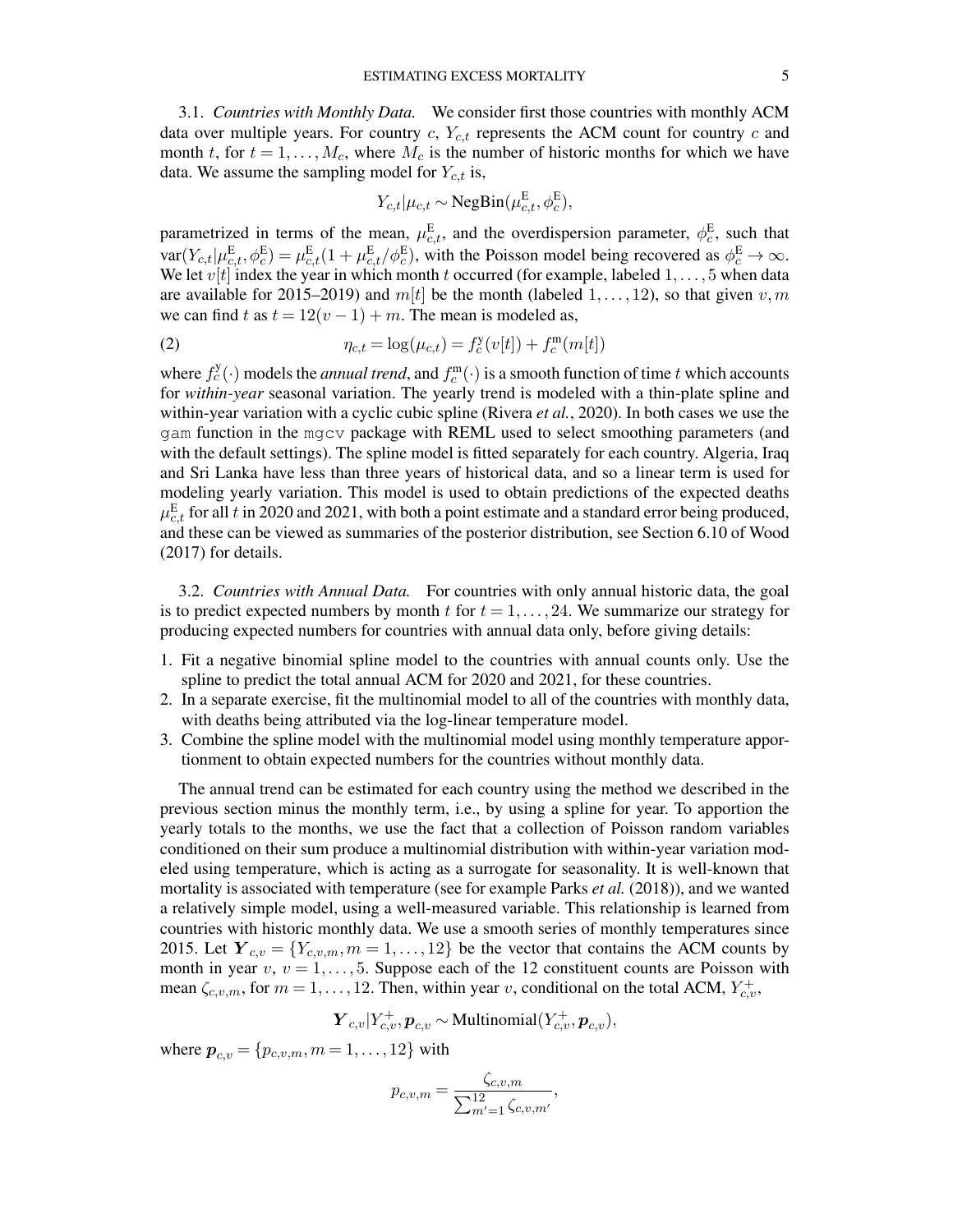We assume,

$$
\log(\zeta_{c,v,m}) = z_{c,v,m}\beta
$$

where  $z_{c,v,m}$  is the temperature and  $\beta$  is the associated log-linear coefficient; no intercept is needed in the log-linear model, since when we take the ratio, to form the multinomial probabilities, if included, it would cancel. The multinomial model can be fitted in INLA using the Poisson trick (Baker, 1994) which involves fitting the Poisson model for the data in country c, month m:

$$
Y_{c,v,m}|\lambda_{c,v} \sim \text{Poisson}(\lambda_{c,v}e^{z_{c,v,m}\beta}),
$$

where the  $\lambda_{c,v}$  parameters are given (improper) priors  $\pi(\lambda_{c,v}) \propto 1/\lambda_{c,v}$ . We use the default INLA prior for  $\beta$ , which is a normal with a large variance. Further details of the Poisson trick may be found in the Supplementary Materials. The estimated mean expected counts are shown in red in Figure 1, for selected countries.



FIG 1*. Monthly time series of all cause mortality: expected counts in red and observed counts in blue, for selected countries. The black vertical line is drawn at the start of 2020. The dashed red bands denote 95% credible intervals for the mean expected numbers. For these countries, ACM counts are available for all months apart from Egypt, for which the last month is missing. We emphasize that the credible bands are for the mean function, and so we would not expect 95% of the observed points to fall within these intervals.*

3.3. *Modeling Uncertainty in the Expected Numbers.* For all countries the expected numbers appear directly in the excess calculation, (1). In addition, for countries with no pandemic ACM data, the Poisson model we adopt for covariate modeling includes the expected number as an offset. For all countries and months, we obtain not just an estimate of the mean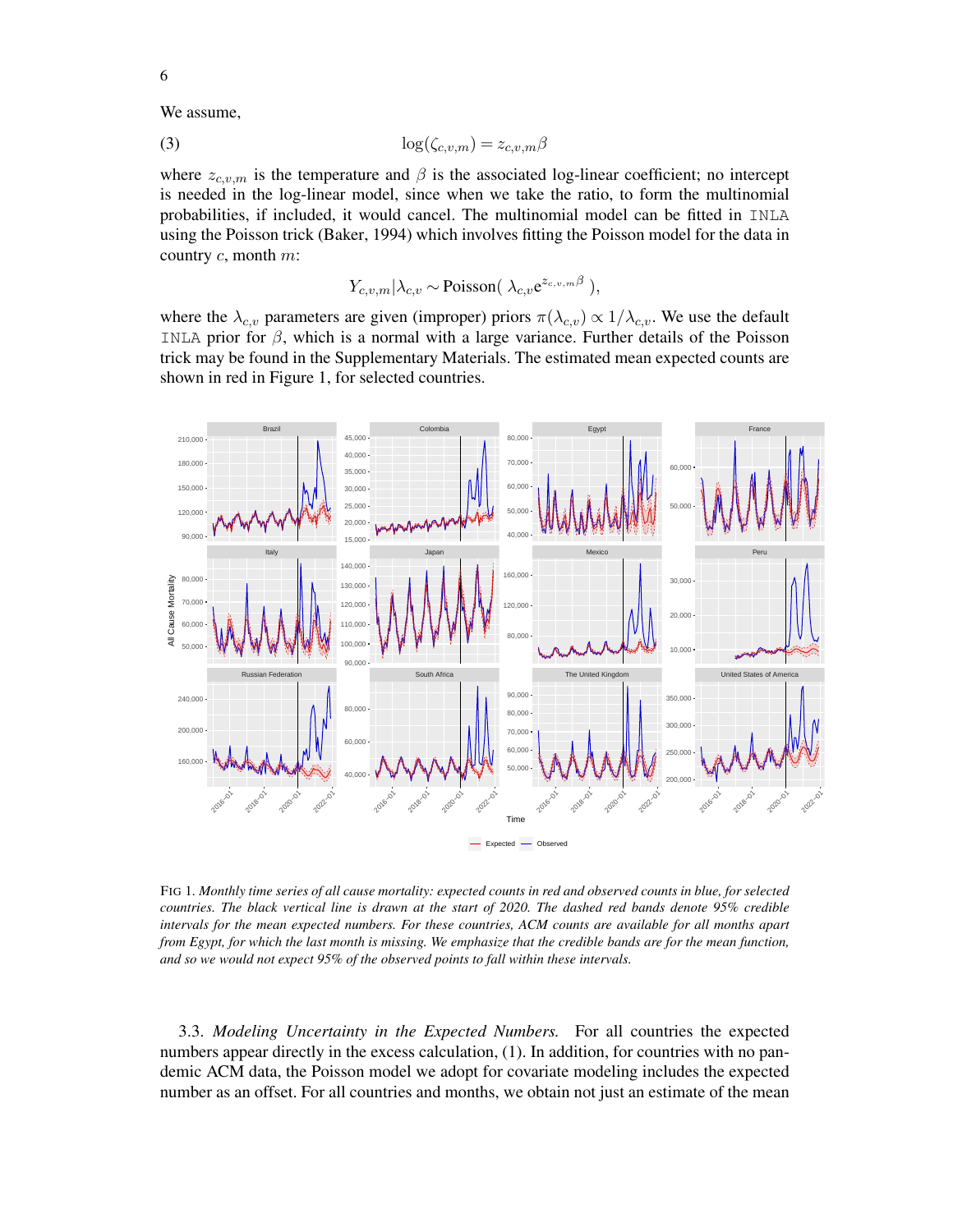expected mortality but also a measure of the uncertainty (due to uncertainty in estimating the spline model) in this estimate. We now describe how the uncertainty in the mean expected count is accounted for in our modeling.

For countries with monthly data, we use the spline model to predict the log of the mean expected number of deaths. Asymptotically, the estimator for the log of the mean expected numbers is normally distributed. Let  $\hat{\eta}_{c,t'}$  and  $\hat{\sigma}_{c,t'}^2$  represent the mean and standard deviation<br>of the log prediction for pandemic months, labeled as  $t' = 1$ , 24. We simulate S samples of the log prediction for pandemic months, labeled as  $t' = 1, \ldots, 24$ . We simulate S samples from the asymptotic normal sampling distribution with mean  $\hat{\eta}_{c,t'}$  and standard deviation  $\widehat{\sigma}_{c,t'}$ ; denote these samples by  $\eta_{c,t'}^{(s)}$ ,  $s = 1, \ldots, S$ . We then transform the samples so that we have samples for the expected numbers  $E_{c,t'}^{(s)} = \exp(\eta_{c,t'}^{(s)})$ , for  $s = 1, ..., S$ . We then use the method of moments to fit a gamma distribution to these S samples with shape  $\tau_{c,t'}$  and rate  $\tau_{c,t'}/E_{c,t'}$ . In particular, letting  $m_{c,t'}$  denote the sample mean, and  $V_{c,t'}$  denote the sample variance, we set  $\widehat{E}_{c,t'} = m_{c,t'}$  and  $\widehat{\tau}_{c,t'} = m_{c,t'}^2 / V_{c,t'}$ . We approximate the distribution of the expected numbers as gamma, since this is conjugate to the Poisson, and so allows efficient expected numbers as gamma, since this is conjugate to the Poisson, and so allows efficient inference with INLA (Rue *et al.*, 2009) using a negative binomial, as we describe in Section 4. Effectively, we are approximating the sampling distribution of the mean expected count by a gamma distribution.

We now consider a generic country  $c$  with yearly data only. In pandemic year  $v'$ , we use the spline model to predict the log of the expected number of deaths. Let  $\hat{\eta}_{c,v'}$  and  $\hat{\sigma}_{c,v'}^2$  rep-<br>resent the mean and standard deviation of the prediction for  $v' = 1, 2$  (the two pandemic resent the mean and standard deviation of the prediction, for  $v' = 1, 2$  (the two pandemic years). We then simulate S samples from a normal distribution with mean  $\hat{\eta}_{c,v'}$  and standard deviation  $\hat{\sigma}_{c,v'}$ ; denote these samples by  $\eta_{c,v'}^{(s)}$ ,  $s = 1, \ldots, S$ . We then transform the samples so that we have samples for the expected numbers  $E_{c,v'}^{(s)} = \exp(\eta_{c,v'}^{(s)})$ , for  $s = 1, ..., S$ . We then apply the monthly temperature model to produce predictions of the proportion of deaths in each month in each year, i.e., for a given pandemic month  $m'$ , we have  $\overline{S}$  samples of the predicted proportion of deaths in month m' of year  $v'$ ,  $p_{c,v}^{(s)}$  $c_{c,v',m'}^{(s)}$ , for  $s = 1, \ldots, S$ . Converting to pandemic months  $t' = 12(v' - 1) + m'$  we then produce samples of the expected number of deaths in month t', as  $E_{c,t'}^{(s)} = E_{c,v'}^{(s)} \times p_{c,v}^{(s)}$  $c_{c,v',m'}^{(s)}$ . We then use the method of moments to fit a gamma distribution to these  $S$  samples as for the countries with monthly data. To summarize, in both cases we have a distribution for  $E_{c,t'}$  which is Gamma $(\hat{\tau}_{c,t'}, \hat{\tau}_{c,t'}/E_{c,t'})$ . The Supplementary Materials provide comparisons of the true distribution of the mean expected counts and the approximating gamma distributions, and illustrates that the latter are accurate. We also experimented with including negative binomial sampling variability in the calculation of the expected numbers, but it made little additional contribution to the intervals for the excess.

In the next section we describe a Bayesian model for the ACM counts in the pandemic, for countries without data. As we have describe above, inference for the expected numbers is an approximation to a Bayesian analysis. We sample from the asymptotic normal distribution of the prediction estimator which will approximate a Bayesian analysis with (improper) flat priors. Hence, when we combine the two components in the excess (1) we view the resultant inference as Bayesian.

We next describe how we model ACM – we have different models for different data scenarios but in each case the starting point is the Poisson distribution.

4. National Mortality Models for Countries with No Data. For countries with observed monthly national ACM data,  $Y_{c,t}$ , we use these directly in the excess calculation. For the countries with no data we need to estimate the ACM count. We follow a Bayesian approach so that for countries without data we obtain a predictive distribution over this count and this, when combined with the gamma distribution for the expected numbers, gives a distribution for the excess  $\delta_{c,t}$ .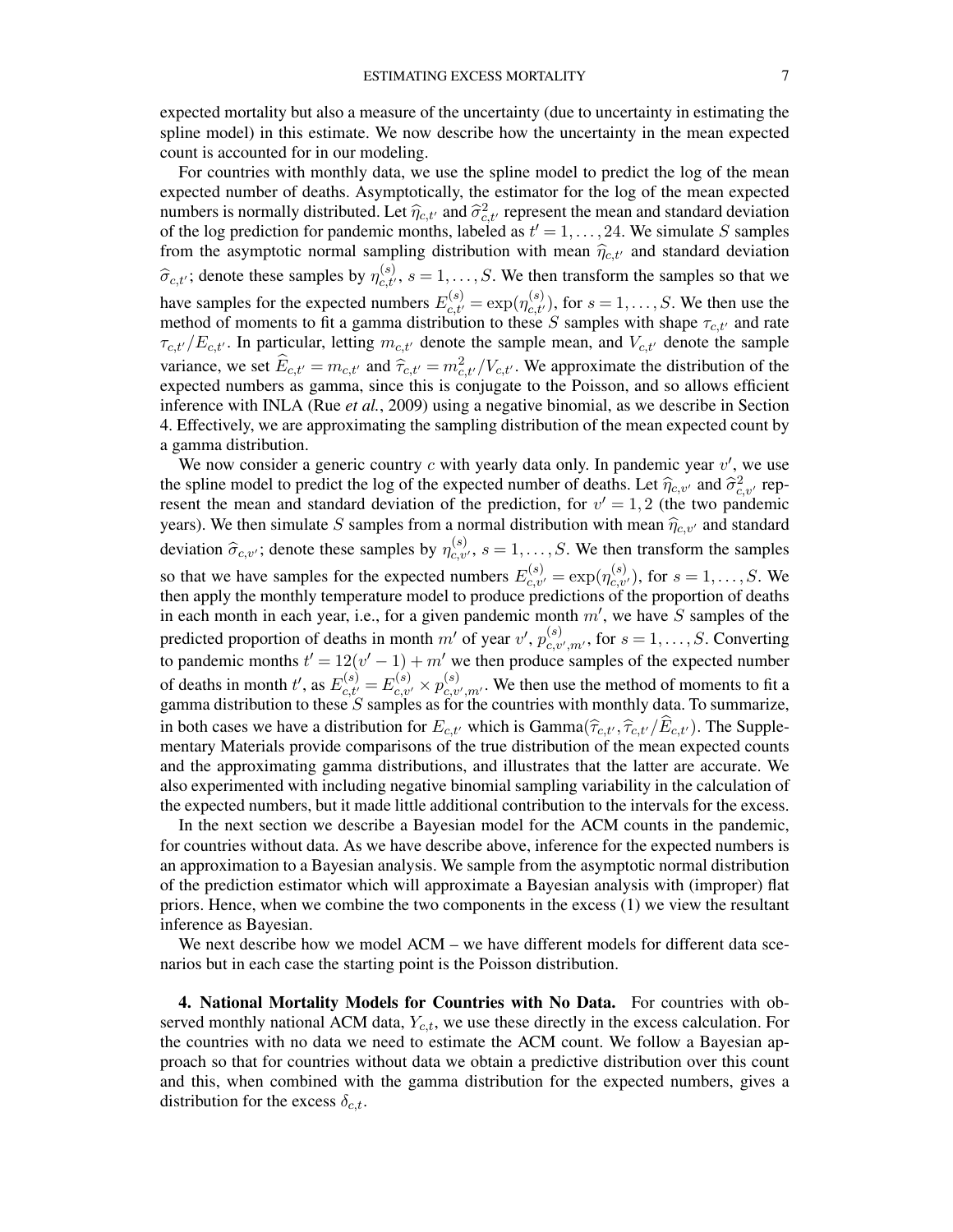

FIG 2*. Monthly time series of ACM counts, expected counts (with 95% interval estimates) and reported COVID-19 mortality counts, for selected countries. ACM counts are available for all months apart from Egypt, for which the last month is missing.*

In Figure 2 we plot the monthly counts for a range of countries with monthly ACM data, along with the reported COVID-19 deaths and the expected numbers. We see very different scenarios in different countries. In all countries but Japan there is a clear large difference between the observed and the expected, though within each country this difference shows large fluctuations over time. In Figure 3, again for countries with monthly ACM data, we plot the excess  $\delta_{c,t} = Y_{c,t} - E_{c,t}$ , as a function of month t (including uncertainty in the expected numbers), along with the reported COVID-19 deaths. As expected,  $\delta_{c,t}$  is greater than the reported overall in general, except in Japan, and for most countries displayed the difference between the excess and the reported shows a complex temporal pattern.

While complex models that attempt to pick up data nuances are desirable, given the idiosyncrasies of the different data sources described in Section 2, any modeling exercise is fraught with difficulties, and we resort to a relatively simple model in which we build an overdispersed Poisson log-linear regression model for the available monthly ACM data to predict the monthly ACM in those countries with no data. We cannot overemphasize the regional imbalance of the missing ACM data – in the AFRO region in particular, our estimates should be viewed with extreme caution, since they are predicted from data which overwhelmingly is from other regions.

The basic starting model is

(4) 
$$
Y_{c,t}|E_{c,t}, \theta_{c,t} \sim \text{Poisson}(E_{c,t}\theta_{c,t}),
$$

so that  $\theta_{c,t} > 0$  is a relative rate parameter, with  $\theta_{c,t} > 1 / \theta_{c,t} < 1$  corresponding to a higher/lower ACM rate than expected, based on historic data. Recall, from Section 3, that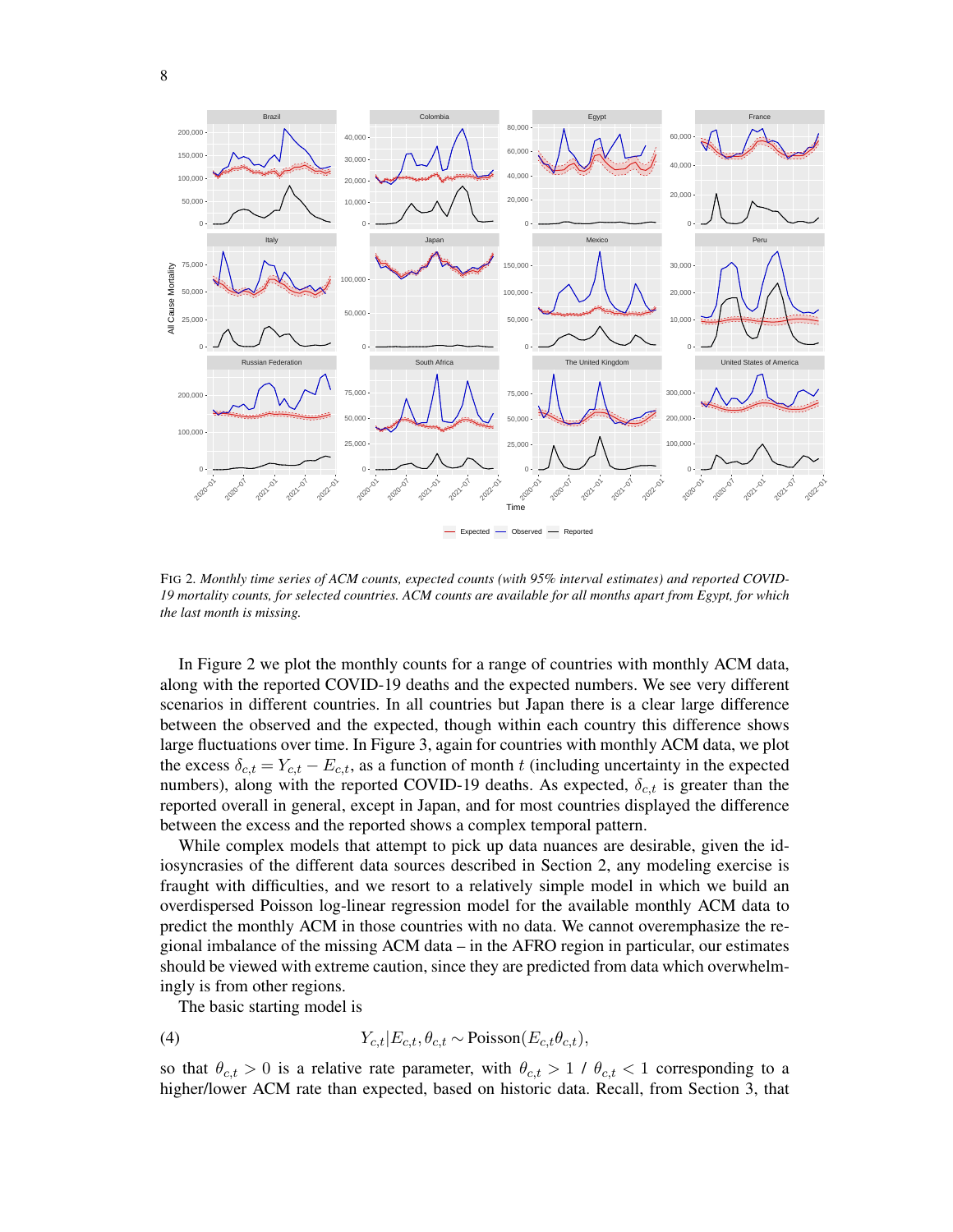

FIG 3*. Monthly time series of excess mortality, along with reported COVID-19 mortality counts. ACM counts are available for all months apart from Egypt, for which the last month is missing. For this month, the covariate prediction model is used for the point and interval estimates.*

we model the distribution of the expected counts  $E_{c,t}$  as Gamma $(\hat{\tau}_{c,t}, \hat{\tau}_{c,t}/\hat{E}_{c,t})$ . When combined with (4), we obtain the sampling model,

$$
Y_{c,t}|\theta_{c,t} \sim \text{NegBin}(\widehat{E}_{c,t}\theta_{c,t},\widehat{\tau}_{c,t})
$$

with known overdispersion parameter  $\hat{\tau}_{c,t}$  to give var $(Y_{c,t}|\theta_{c,t}) = \hat{E}_{c,t}\theta_{c,t}(1 + \hat{E}_{c,t}\theta_{c,t}/\hat{\tau}_{c,t}).$ The mean is  $E[Y_{c,t}|\theta_{c,t}] = \widehat{E}_{c,t}\theta_{c,t}$  and the relative rate parameter  $\theta_{c,t}$  is modeled as,

(5) 
$$
\log \theta_{c,t} = \alpha + \sum_{b=1}^{B} \beta_{bt} X_{bct} + \sum_{g=1}^{G} \gamma_g Z_{gc} + \epsilon_{c,t}.
$$

The model details are:

- The intercept is  $\alpha$ .
- The time-invariant covariates (e.g., historic cardiovascular and diabetes rates) have fixed association parameters  $\gamma_q$ .
- We have  $B$  time-varying covariates (e.g., sqrt(C19 death rate), test positivity rate, containment), and we allow the associations for these variables,  $\beta_{bt}$ , to be time-varying via a random walk of order 2 (RW2) prior (Rue and Held, 2005) which has variance  $\sigma_{\beta}^2$ . These parameters include a sum-to-zero constraint, since we include a fixed effect for the overall association (across months) – these are included in the  $G$  time-invariant part of the model.
- There are two sources of excess-Poisson variation in our model. The negative binomial component, with known  $\hat{\tau}_{c,t}$ , arises because of the uncertainty in the expected numbers, while the  $\epsilon_{c,t} \sim N(0, \sigma_{\epsilon}^2)$  adjustments allow for overdispersion, given a fixed value of the expected numbers.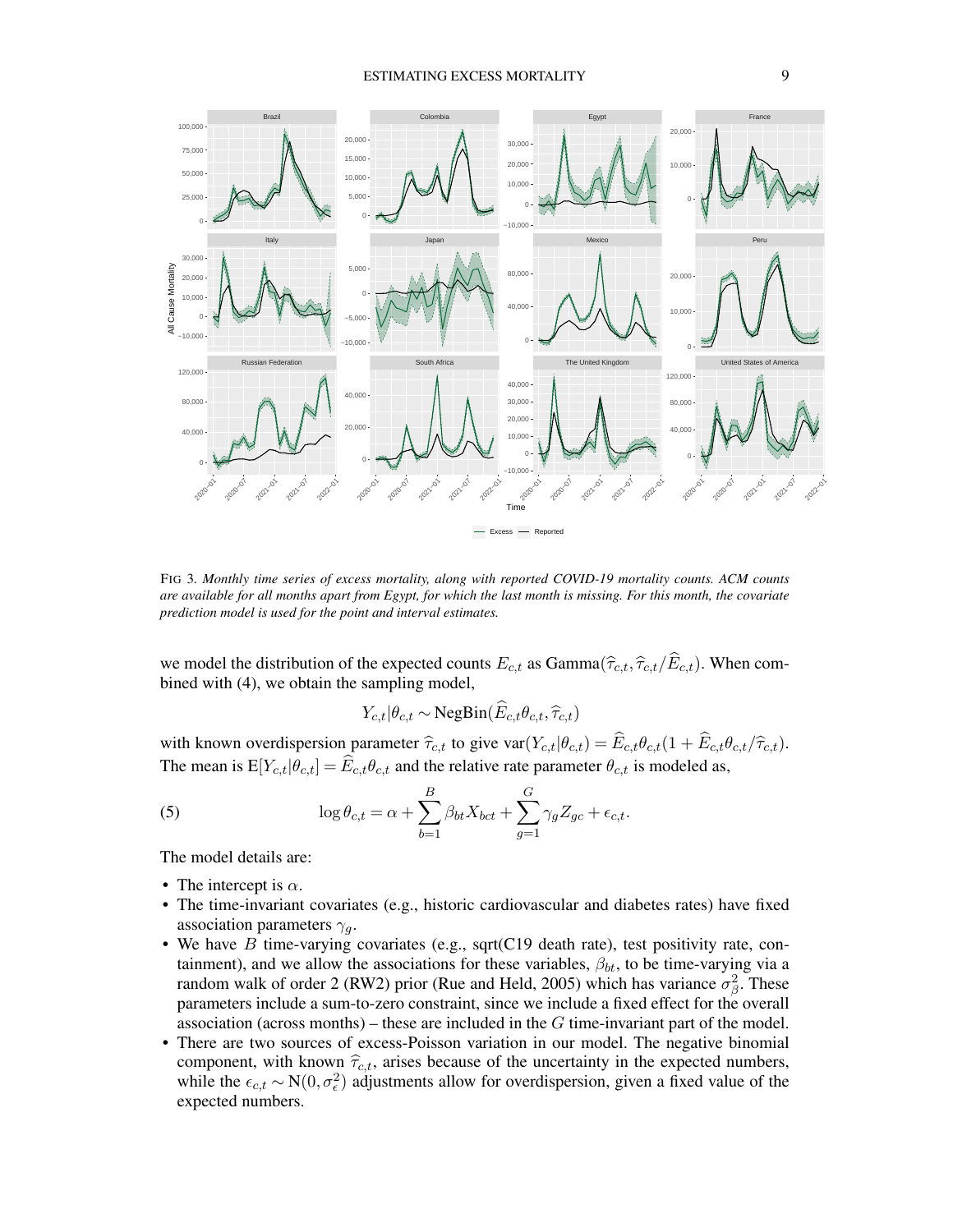• The Bayesian model is completed by prior specifications on the regression coefficients of the log-linear model and any hyperparameters. We use default priors (normal with large variance) on the intercept and fixed association parameters, and penalized complexity (PC) priors on the RW2 standard deviations and on  $\sigma_{\epsilon}$  (Simpson *et al.*, 2017). Specifically, letting  $\sigma_\beta$  denote a generic RW2 standard deviation parameter, the PC priors are such that  $Pr(\sigma_{\beta} > 1) = 0.01$ , and the PC prior on the overdispersion parameter  $\sigma_{\epsilon}$  has  $Pr(\sigma_{\epsilon} > 1) =$ 0.01.

Each country will clearly have its own specific temporally correlated baseline, as a result of unobserved covariates and model misspecification, but we did not include terms to model such a baseline (using a RW2 or a spline, for example), since fits from this model are not being used to estimate the excess for countries with data. Rather, we are using this model to predict the ACM for countries with no data. Hence, we did not use RW2 intercepts as these would dilute the covariate effects, due to confounding by time (Kelsall *et al.*, 1999), and it is these covariate effects that are key to prediction for countries with no data. If we had included a RW2 baseline, then a country-specific RW2 model would give estimated contributions of zero in countries with no data and so would not provide any benefit. This is but one of the model assumptions that are forced upon us by the limited data we have available. The country-level model was fitted using the INLA method (Rue *et al.*, 2009) and accompanying R implementation.

For countries with no ACM data, we obtain a predictive distribution by averaging the negative binomial model with respect to the posterior via,

$$
\Pr(Y_{c,t}|\mathbf{y}) = \int \underbrace{\Pr(Y_{c,t}|\theta_{c,t})}_{\text{Negative Binomial}} \times \underbrace{p(\theta_{c,t}|\mathbf{y})}_{\text{Posterior}} d\theta_{c,t}.
$$

We use INLA to fit the covariate model, and then use the posterior sampling feature to produce samples for the components of (5), which in turn produces samples  $\theta_{c,t}^{(s)} \sim p(\theta_{c,t}|\mathbf{y})$ from the posterior. We then simulate  $Y_{c,t}^{(s)} | \theta_{c,t}^{(s)}$  from the negative binomial, for  $s = 1, \ldots, S$ .

Partial monthly data is available for 27 countries, and for these we require a switch from observed data to the covariate modeled ACM. The naive application of the covariate model will lead to the possibility of unrealistic jumps (up or down) when we switch from the observed data to the covariate model, and to alleviate this problem we benchmark the predictions to the last observed data point. We let  $T_c^{(1)}$  represent the number of observed months of data and  $T_c^{(2)}$  be the number of months for which there is no data, for country c. For a country with partial data, let  $\bm{y}_c^{(1)} = [y_{c,1}, \dots, y_{c,T_c^{(1)}}]$  represent the observed partial data. We then wish to predict the ACM counts  $y_c^{(2)} = [y_{c,T_c^{(1)}+1}, \ldots, y_{c,T_c^{(1)}+T_c^{(2)}}]$  for the missing period. The model for the missing data period is,

(6) 
$$
y_{c,t}^{(2)}|\mathbf{y}_c^{(2)},\theta_{c,t},f_c \sim \text{NegBin}(\widehat{E}_{c,t}\theta_{c,t}f_c,\widehat{\tau}_{c,t}),
$$

for  $t = T_c^{(1)} + 1, \ldots, T_c^{(1)} + T_c^{(2)}$ , where  $\theta_{c,t}$  is a function of the covariates in the missing data period (specifically given by (5)), and the benchmarking factor is,

$$
f_c = f_c \left( \theta_{c,T_c^{(1)}} \right) = \frac{y_{c,T_c^{(1)}}}{\widehat{E}_{c,T_c^{(1)}} \theta_{c,T_c^{(1)}}},
$$

where  $\theta_{c,T_c^{(1)}}$  is given by equation (5). This factor matches the last observed death count to the covariate model projected back to the last observed count. This factor is applied subsequently to all of the missing data months. To implement the benchmark, samples from the posteriors for  $\theta_{c,t}$  and  $f_c$  are used in (6), and then negative binomial counts are drawn.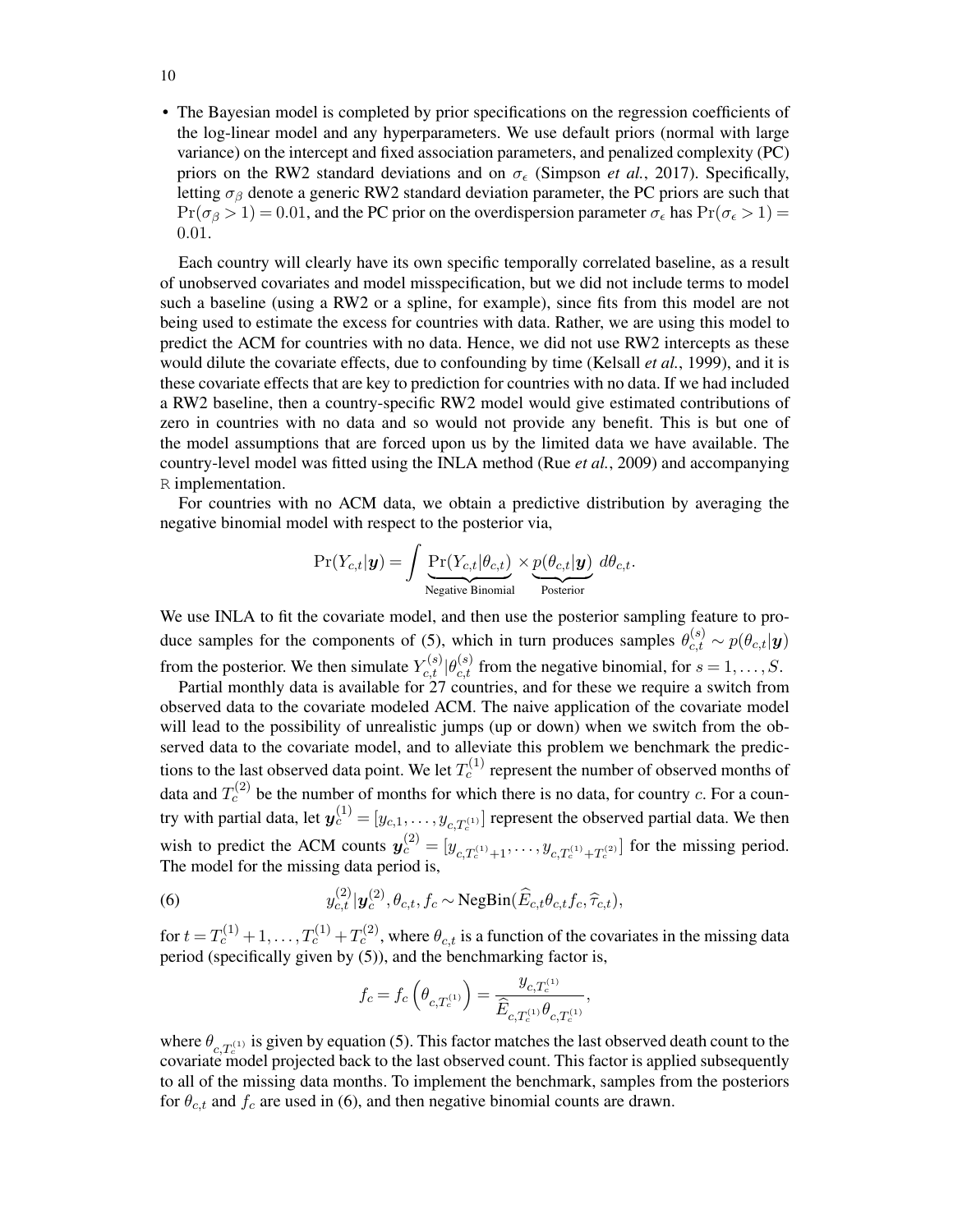5. Observed Mortality Subnational and Annual Data Modeling. For a small number of countries for which national ACM data are not available (Argentina, India, Indonesia and Turkey) we instead have ACM data from subregions, with the number of regions with data potentially changing over time. For other countries we obtain national annual ACM data only. In this section we describe the models we use in these situations. For the subnational scenario we construct a statistical model building on, and expanding, a method previously proposed by Karlinsky (2022) that is based on a proportionality assumption.

5.1. *Subnational Data Model.* For Turkey we have subnational monthly data over the complete two years of the pandemic, while for Indonesia we have monthly subnational data for 2020 and for the first six month of 2021. Argentina has observed data for 2020 and subnational monthly data for 2021. India has data from up to 17 states and union territories (from now on, states) over the pandemic period (out of 36), but this number varies by month.



FIG 4*. Plot of missingness in subnational data for India across 2015–2021.*

We consider the most complex subnational scenario in which the number of regions with monthly data varies by month, using India as an example. For India, we use a variety of sources for registered number of deaths at the state and union-territory level. The information was either reported directly by the states through official reports and automatic vital registration, or by journalists who obtained death registration information through Right To Information requests (see the Supplementary Materials for full details). The available data we have for India is summarized in Figure 4. We assume in total that there are K regions that contribute data at any time. We develop the model for a generic country and hence drop the  $c$  subscript. For the historic data in month  $t$  we have total deaths counts along with counts over regions,  $Y_{t,k}$ ,  $k \in K_t$ , so that in period  $t$ ,  $|K_t|$  is the number of regions that provide data with  $k \in K_t$  being the indices of these areas from  $1, \ldots, K$ . We let region 0 denote all other regions, which are not observed in pandemic times, at time t and  $S_t = \{0\} \cup K_t$ . We assume, in month  $t$ :

$$
Y_{t,k}|\lambda_{t,k} \sim \text{Poisson}(N_{t,k}\lambda_{t,k}), \qquad k \in S_t,
$$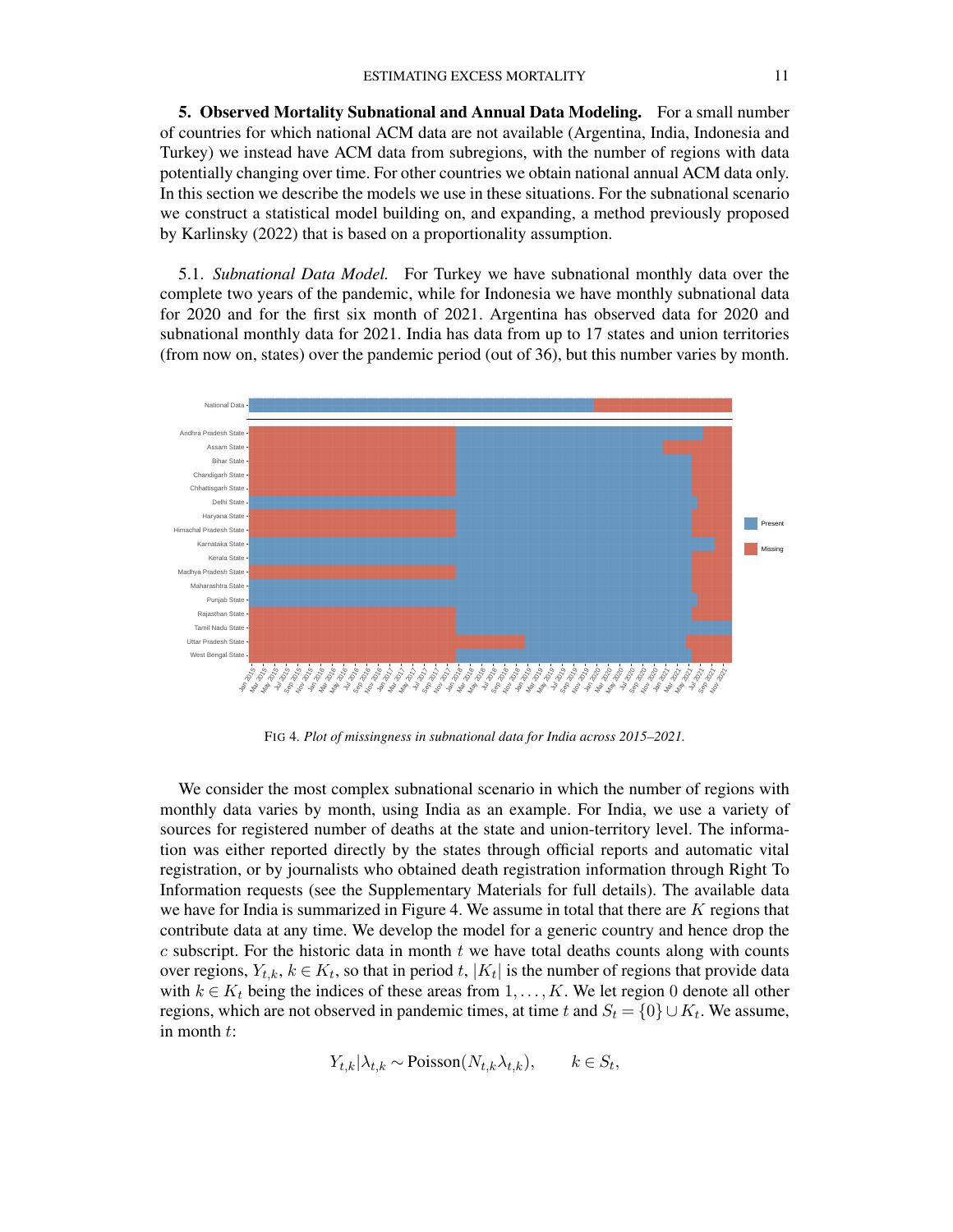where  $N_{t,k}$  is the population size, and  $\lambda_{t,k}$  is the rate of mortality. Hence,

$$
Y_{t,+}|\lambda_{t,k}, k \in S_t \sim \text{Poisson}\left(\sum_{k \in S_t} N_{t,k}\lambda_{t,k}\right).
$$

If we condition on the total deaths, we obtain,

$$
Y_t|p_t \sim \text{Multinomial}_{|S_t|}(Y_{t,+}, p_t),
$$

with  $p_t = \{p_{t,k}, k \in S_t\}$ , with

$$
p_{t,k} = \Pr(\text{ death in region } k \mid \text{month } t, \text{ death }) = \frac{N_{t,k} \lambda_{t,k}}{N_{t,+} \lambda_{t,+}},
$$

Our method hinges on this ratio being approximately constant over time. If, over all regions, there are significant changes in the proportions of deaths in the regions as compared to the national total, or changes in the populations within the regions over time, then the approach will be imprecise for that region. However, with multiple regions, we gain some robustness since it is the cumulative departure from the constant fractions that is relevant. For India, the fractions of the total ACM by state are shown in Figure 5. There are certainly deviations from constancy for some states, but in general the assumption appears tenable, at least in pre-pandemic periods. Of course, the great unknown is whether the assumption remains reasonable over the pandemic. To address this, we carry out extensive sensitivity and crossvalidation analyses (reported in the Supplementary Materials).



FIG 5*. Plot of estimated proportion of subnational deaths to national deaths in pre-pandemic and pandemic periods (grey rectangle). The horizontal flat lines are the point estimates for the fraction for the respective states during the pandemic months.*

We model the monthly probabilities as,

(7) 
$$
\log\left(\frac{p_{t,k}}{p_{t,|K_t|+1}}\right) = \alpha_k + e_t, \qquad k \in S_t,
$$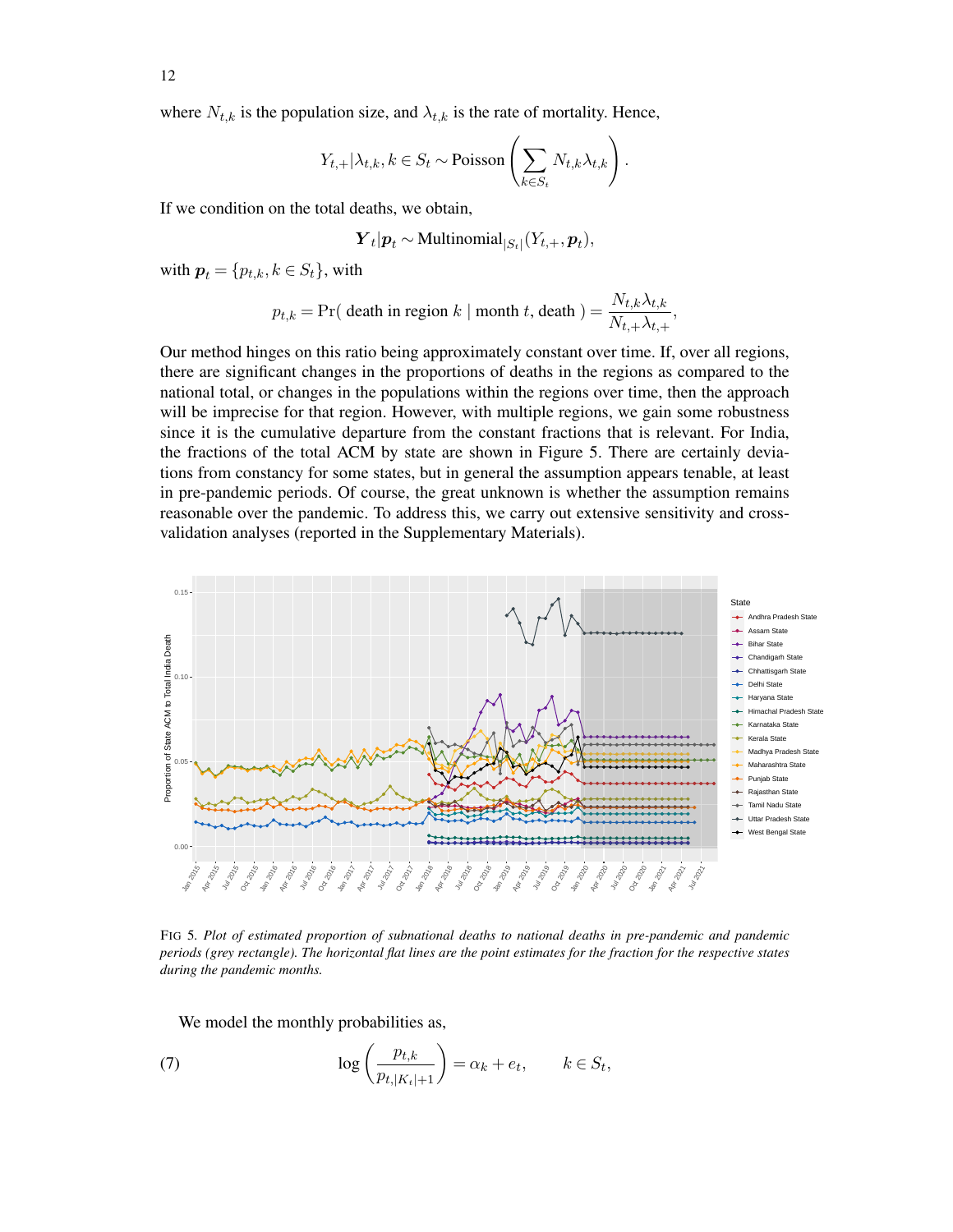where the  $\alpha_k$  parameters are unrestricted and  $e_t \sim N(0, \sigma_{\epsilon}^2)$ , and we can examine the size and temporal structure of the error terms  $e_t$ , to assess the proportionality assumption, at least over the available pre-pandemic period. We emphasize that we do not use any covariates in the subnational model, but infer the national ACM from the subnational contributions.

To specify the model, we take a multinomial with a total number of categories that corresponds to all regions that appear in the data,  $K$ , along with a final category for the unknown remainder. We specify the likelihood over all months by exploiting the property that a multinomial collapsed over cells is also multinomial. Hence, in year  $t$  we have a multinomial with  $|K_t| + 1$  categories with constituent probabilities constructed from the full set of  $K + 1$ probabilities.

To derive the predictive distribution, we abuse notation and let  $Y_{t,1}$  denote the total number of observed subnational deaths at time t, and  $Y_{t,2}$  the total number of unobserved subnational deaths at time t, with  $Y_{t,+} = Y_{t,1} + Y_{t,2}$  being the total (national) number of deaths at time t. Hence, at time t,  $Y_{t,1}|p_t, Y_{t,+} \sim \text{Binomial}(Y_{t,+}, p_t)$ , where  $p_t = \sum_{k \in K_t} p_{t,k}$ . In order to fit the multinomial model in a Bayesian framework and predict the total number of deaths in 2020–2021, we need to specify a prior for  $Y_{t,2}$  or, equivalently, for  $Y_{t,+}$ , where t indexes months in this period. We will use the prior  $p(Y_{t,+}) \propto 1/Y_{t,+}$ , which is a common noninformative prior for a binomial sample size (Link, 2013), and has the desirable property that the posterior mean for  $Y_{t,2}$ , conditional on  $p_t$ , is  $E[Y_{t,2}|p_t] = Y_{t,1}(1-p_t)/p_t$ , i.e., of the same form as the simple frequentist "obvious" estimator, which leads to the naive estimate of the ACM,  $Y_{t,1} + Y_{t,2} = Y_{t,1}/p_t$ .

To give more details for implementation we will use a general result. Suppose

$$
Y_{t,1}|Y_{t,+}, p_t \sim \text{Binomial}(Y_{t,+}, p_t)
$$

$$
p(Y_{t,+}) \propto 1/Y_{t,+},
$$

so that, in particular, the marginal distribution of  $Y_{+t}$  does not depend on  $p_t$ . Then the posterior for the missing ACM count, conditional on  $p_t$ , is

$$
Y_{t,+}|Y_{t,1}, p_t \sim Y_{t,1} + \text{NegBin}(Y_{t,+}, 1 - p_t),
$$

or, equivalently,

$$
Y_{t,+} - Y_{t,1} | Y_{t,1}, p_t \sim \text{NegBin}(Y_{t,1}, 1 - p_t).
$$

This links to one of the usual motivations for a negative binomial (number of trials until we observe a certain fixed number of events) — making inference for the number of total deaths it takes to produce  $Y_{t,1}$  deaths in the sub-regions. We implement this model in Stan. In the Supplementary Materials we detail a simulation study that validates the method in the situation in which the missing data follow the assumed form.

For the other countries with subnational data, the number of subregions is constant over time, and so in the above formulation the multinomial is replaced by a binomial. Details for these countries are in the Supplementary Materials. For Indonesia we have subnational data from only Jakarta at the monthly level and historic national ACM at the annual level. Hence, we fit a binomial subnational model to the annual historic data, summing the monthly subnational historic data to the annual level, and then predict the monthly national ACM for 2020–2021 using the  $p_t$  fit on the historic annual data.

5.2. *Annual Data Model.* We have annual national ACM counts for Viet Nam, Grenada, Sri Lanka, Saint Kitts and Nevis, and Saint Vincent and the Grenadines. For these countries we estimate the monthly counts using a multinomial model. This model is derived from the overdispersed Poisson model (4) that is used for countries with no pandemic data. Conditioning on an annual total leads to a multinomial model for the monthly ACM within-year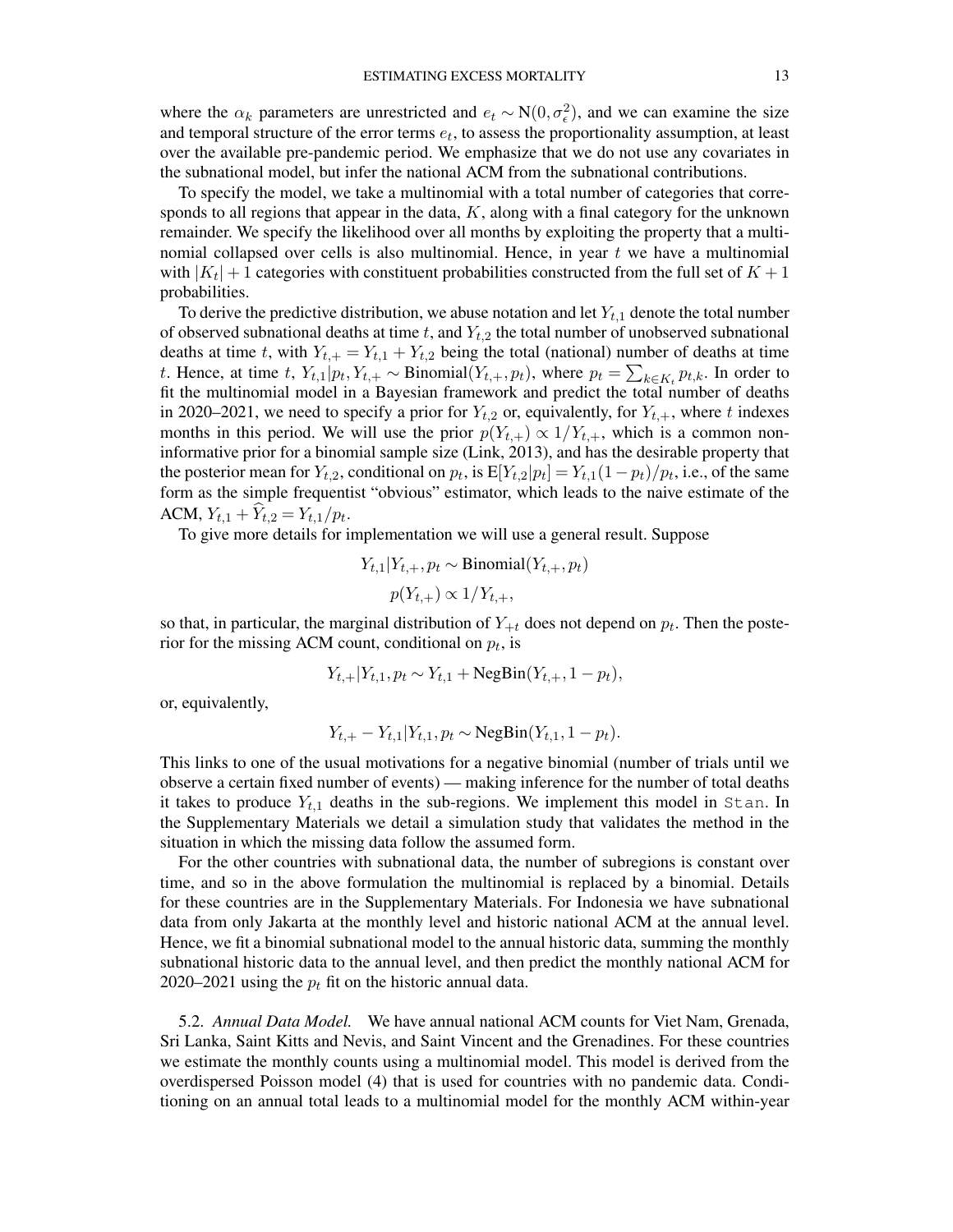counts with apportionment probabilities  $E_{c,t} \theta_{c,t} / \sum_{t'=1}^{12} E_{c,t'} \theta_{c,t'}$  where  $\theta_{c,t}$  is given by the log-linear covariate model (5). To obtain counts for these countries, we sample expected numbers  $E_{c,t}$  and rates  $\theta_{c,t}$  and then sample multinomial counts with these probabilities.

6. Results. In this section we summarize the excess mortality results, further results are available in the Supplementary Materials, and a ShinyApp is available (https:// msemburi.shinyapps.io/excessvis/) that allows access to the full results. The aim is to build a covariate prediction model for the countries with no ACM data, using (5). The covariate model choice exercise was carried out in an empirical fashion. In an ideal world, we would have had region-specific models, but the paucity of data in many of the regions (as summarized in Table 1) did not allow for this. Instead, for all of the time-varying covariates (COVID-19 test positivity rate, COVID-19 death rate, temperature, stringency, overall government response, containment) we added an interaction with the binary countrylevel variable, low/middle or high income. We examined plots of the covariates by availability in the ACM observed/unobserved countries, and discarded a number of covariates (historic HIV rate, and over-65 and under-15 proportions of the population) that had little overlap over countries with/without ACM data (meaning, for example, that the countries with high HIV rates tended to be those without observed ACM data, making extrapolation hazardous). On a contextual basis we then formed a covariate model with time-varying covariates: containment, square root COVID-19 death rate (the square root transforms helps in preventing the association being driven by a few countries), temperature and COVID-19 positivity rate. The constant covariates we use are: historic diabetes rate and historic cardiovascular rate. We took this model as our starting point and added and removed variables to examine the sensitivity of the predictions. We evaluated the models using cross-validation and various metrics that are described in the Supplementary Materials. We found that the predictions were quite robust to covariate models and so only report the results for the model described above.

In the Supplementary Materials we describe our approaches to model assessment and model comparison. We assessed the frequentist coverage of our procedure using crossvalidation. In particular, we performed two experiments: in one we left out all data from a country, and in the other we left out all data from one month (systematically going through all countries and all months, respectively, in the two schemes). The model was fitted to the remaining data and was used to produce predictive intervals for the left out data, which can then be compared with the left out data. The empirical coverage at levels, 50%, 80%, 95%, was calculated by summarizing across all left out data. For the leave-one-country out analysis the coverages were 59.3%, 82.7%, 91.6%, and for the leave-one-month out analysis 57.8%, 83.7%, 92.9%. From these summaries, we would conclude that the model is reasonably well calibrated, at least for countries which "look like" those with observed data. Using the same cross-validation strategies we also evaluated the relative and absolute relative bias of the ACM rate. The relative biases from the country and monthly leave out strategies were 1.98% and 1.84%, respectively. The absolute relative biases from the country and monthly leave out strategies were 10.08% and 10.18%, respectively. The absolute relative bias tells us that the point estimates are reasonable overall, though for any one country are typically off by 10%. It is interesting that leaving out countries or complete months give very similar results. The Supplementary Materials contain comparisons of fitted versus observed, both in-sample and out-of-sample, along with residual plots over time.

Our point estimate for the excess mortality over 2020–2021 is 14.9 million with a 95% credible interval of (13.3, 16.6) million. In Figure 6 we plot global and regional estimates. The excess estimates based purely on countries with observed data are also plotted, with uncertainty, which is due to the expected numbers, as grey rectangles. Note that we include the data from countries with subnational and annual data in the rectangles. Globally, and with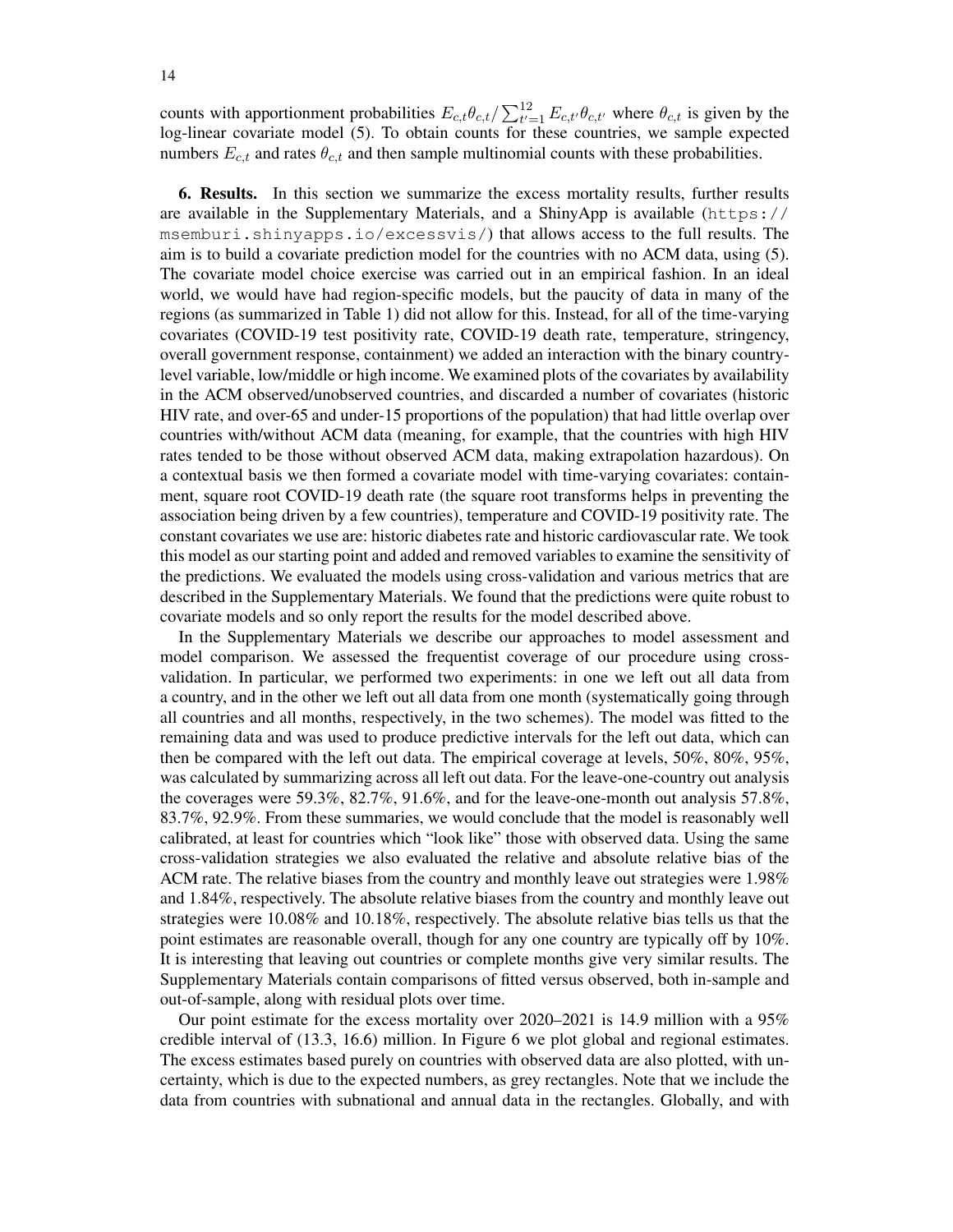respect to our estimate, around two-thirds of the contribution to the excess is from observed data, and a third from modeling (this is for the cumulative annual estimates, those countries with only annual data lead to more uncertainty in the monthly counts). Subnational data in India makes a substantial contribution to the total – we estimate that we catch approximately 63% of the deaths over the pandemic. In order to estimate the proportion of the excess we capture for the subnational data, we multiply the total national expected estimate by our estimate of the fraction of deaths we capture. This further emphasizes which region's estimates are based primarily on observed data (EURO and AMRO) and those that are not. It is interesting that the IHME estimates for EURO and AMRO are relatively higher than the rectangles, even though the excess is observed for the majority of country-month combinations. Our global estimate is the lowest of the three. In general, The Economist confidence intervals are widest and those of IHME are the narrowest. As we discuss in Section 8, in terms of the procedures used, the IHME intervals are not based on any statistical principles, and The Economist intervals are based on a bootstrap procedure whose validity has not been shown for the gradient boosting approach used. The narrowness of the IHME SEARO interval is particularly striking, given the uncertainty over India's excess mortality.

For our estimates, the width of the intervals depend on the available information (as indicated by the grey rectangles) and on the mean-variance relationship that is implied by our overdispersed Poisson framework (narrower intervals if the mean is lower). Neither IHME or The Economist assume such a mean-variance relationship since they model the log excess rate and excess rate, respectively, and do not weight observations in a way that is consistent with an overdispersed Poisson model (see Section 8 for further details).



FIG 6*. Global and regional point excess mortality estimates and 95% intervals from WHO, The Economist and IHME. The grey vertical thin rectangles correspond to the excess from those countries with observed ACM death, so the only uncertainty comes from the expected numbers (the width of these rectangles reflects this uncertainty). These grey rectangles include subnational and annual only contributions. The green vertical lines show the reported COVID-19 deaths.*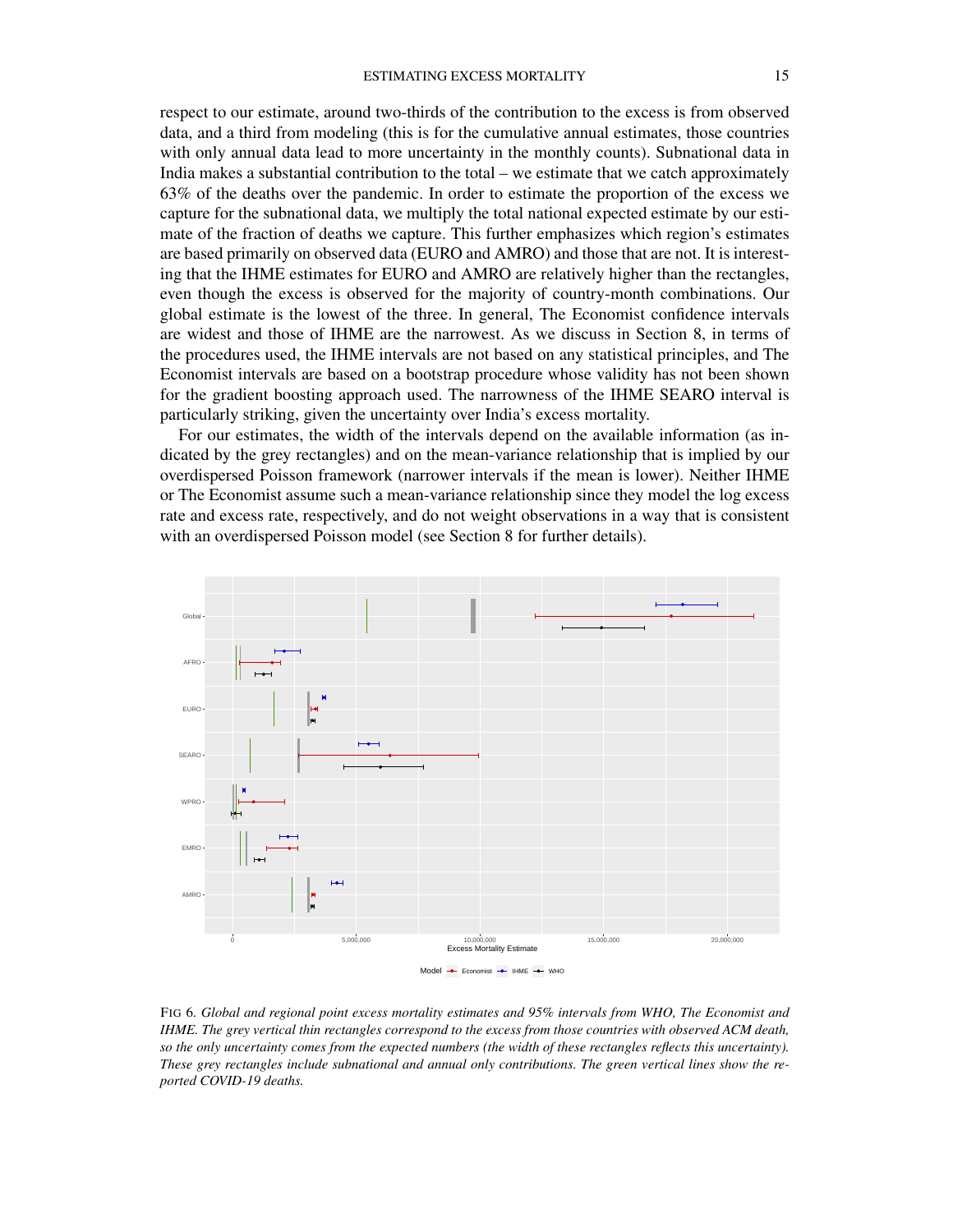

FIG 7*. Cumulative excess deaths over 2020–2021 for all countries, by region.*

Figure 7 gives the cumulative estimated by month and by region. The impact of the surge of deaths in India (which is in the SEARO region) in May 2021 is apparent. The WPRO region has a number of countries with negative excess (because of strong lockdown policies leading to the avoidance of certain types of death), and in this region, the mortality impact of the pandemic was smallest according to our analysis up to the end of 2021.

Figure 8 shows the global excess death rates, where countries with no data are highlighted with hatching and countries with subnational and annual data with diamond symbols. The paucity of full or partial data in AFRO and SEARO in particular is apparent. The countries with the highest estimated excess yearly death rates (per 100,000 population, and 95% credible intervals) are: Peru with 437 (431, 442), Bulgaria with 415 (399, 432) and Bolivia with 375 (370, 379). These rankings should be viewed cautiously – rankings of countries in terms of the excess death rate are examined more fully in the Supplementary Materials; in particular, the uncertainty in a country's placement in any list is highlighted. Countries with negative excess estimates include Australia, China, Japan, South Korea, Vietnam and New Zealand. Figure 9 maps the ratio of excess deaths to reported COVID-19 deaths. There is a huge range of this excess, with many countries in the AFRO region having high ratios, and countries in Western Europe having ratios closer to 1 (with some, such as France, having values below 1). Globally, over January 2020–December 2021, there were 542,0534 reported COVID-19 deaths, and according to our estimates, the ratio of excess to reported COVID-19 deaths is 2.75, with a 95% interval estimate of (2.46, 3.07), which is a huge discrepancy.

We estimate that India has the highest cumulative excess of 4.7 million deaths, with a 95% credible interval of (3.31, 6.48) million. Figure 10 shows the ACM counts by states, with the black rectangles showing the estimated excess over the states that we have no data from, based on the fraction of deaths in each state, as estimated from the pre-pandemic period (the Supplementary Materials contain a similar plot for the pre-pandemic period, where the national total is also known). For the final 3 months of 2021 there is data from a single state (Tamil Nadu) only available, and for these 3 months the counts appear high, and so we do not use these data and instead use a simple predictive model. Specifically, we model  $log(Y_t/E_t)$  (using the estimated  $Y_t$  for the first 21 months and weighting by the variance of the estimate) using an autoregressive order 1 (AR1) model, in INLA and then predict the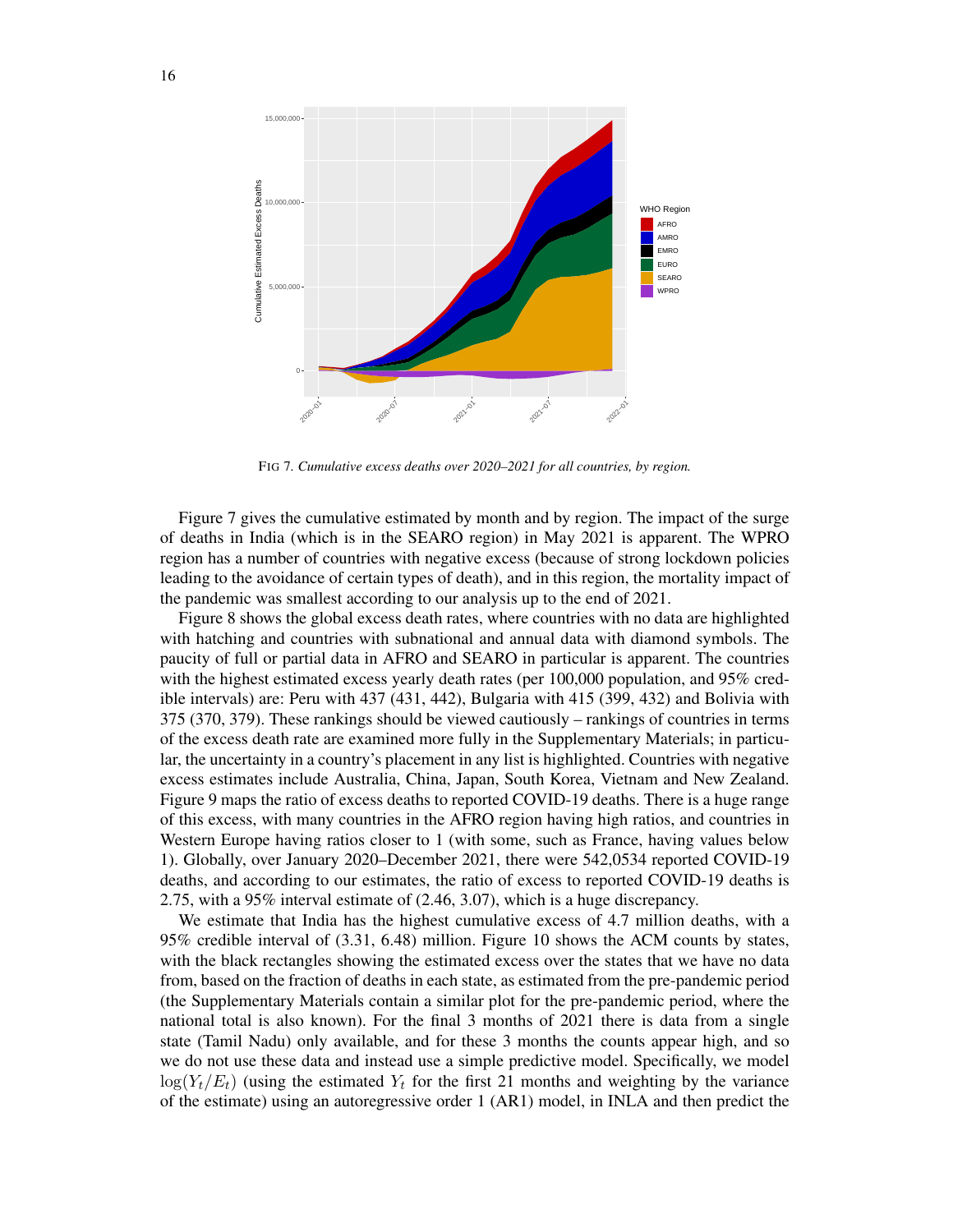

FIG 8*. Excess death rate, per 100,000 by country. Countries with no hatching have monthly observed data, and the two types of symbols indicate other data types.*



FIG 9*. Ratio of excess death rate to reported COVID-19 death rate, per 100,000 by country. Countries with no hatching have monthly observed data, and the two types of symbols indicate other data types.*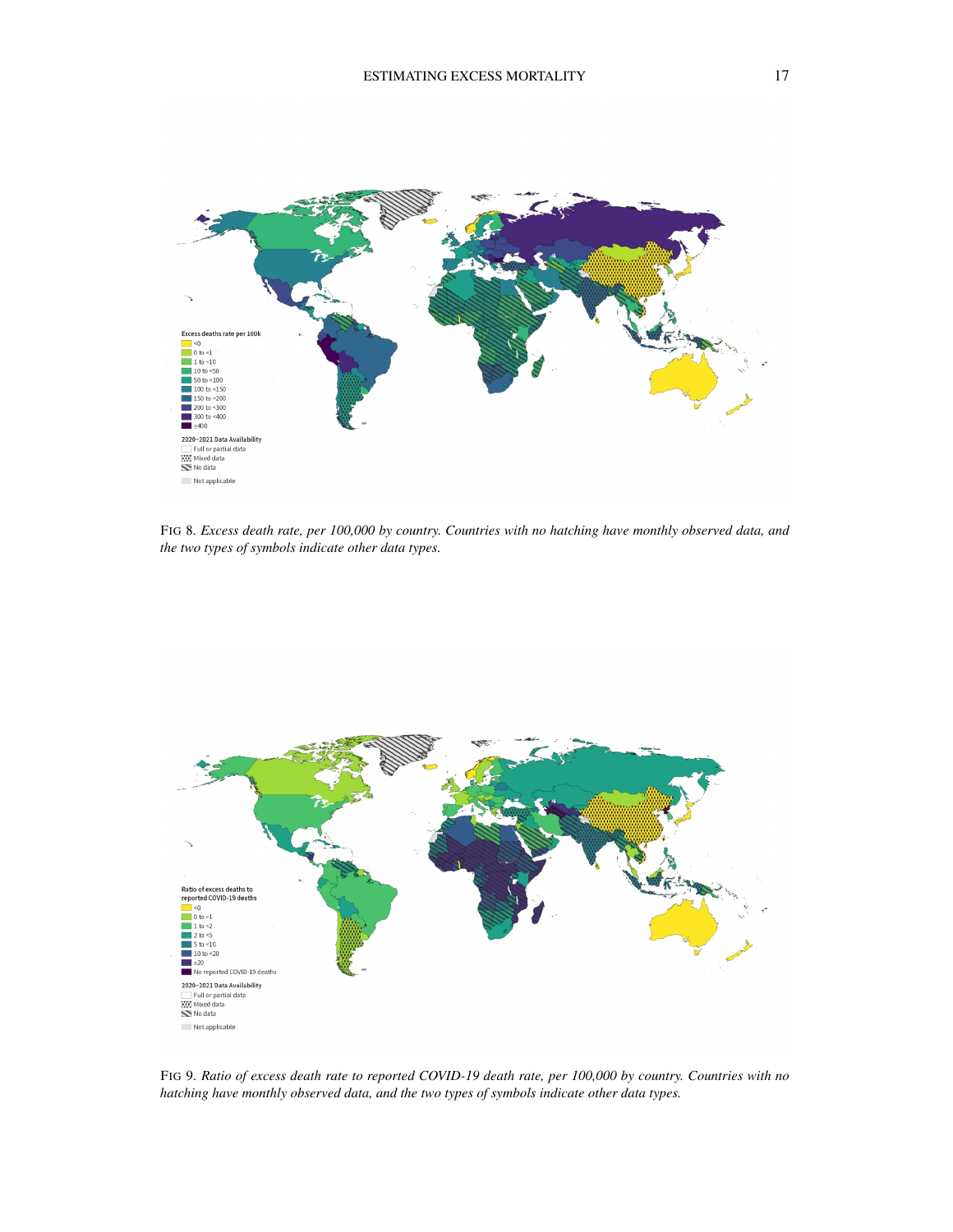final 3 months. More details on the AR1 model are contained in the Supplementary Materials. Recall that these estimates are based on subnational data, and hinge on the assumption that at any month, the sum of the available states proportions are close to those observed historically. We cannot check this assumption and so we interpret our results with caution. The choice is between using the global covariate model, or the subnational the Supplementary Materials contain a sensitivity analysis in which we remove data from different states and examine the excess mortality estimates from the subsets only. We also provide a comparison between our estimates and those of different groups, which shows our estimates are consistent with previous studies.



FIG 10*. All-cause mortality by month in the pandemic. Black rectangles are estimated while colored rectangles are observed.*

7. Comparison to Alternative Methods. The Economist and IHME also produce country and global excess mortality estimates and The Economist update their estimates daily (which is not our objective). The Economist method is the more transparent and defensible of the two. The Economist estimates excess deaths for all countries (Economist and Solstad, 2021b) using methods described at Economist and Solstad (2021a). The Economist is not a peer-reviewed publication. From the start of the work, The Economist's methods and code have been freely available. The response is taken as excess deaths per 100k population, per day and the regression approach is gradient boosting (Friedman, 2001), with regression trees applied to a very large collection of variables (144 in total) at the 7-day average level, when available. Since the excess is modeled, negative excess is possible; as we describe shortly, the IHME approach models log excess, so that negative values are not possible. A weighting of log population is taken in The Economist approach, though this choice is arbitrary,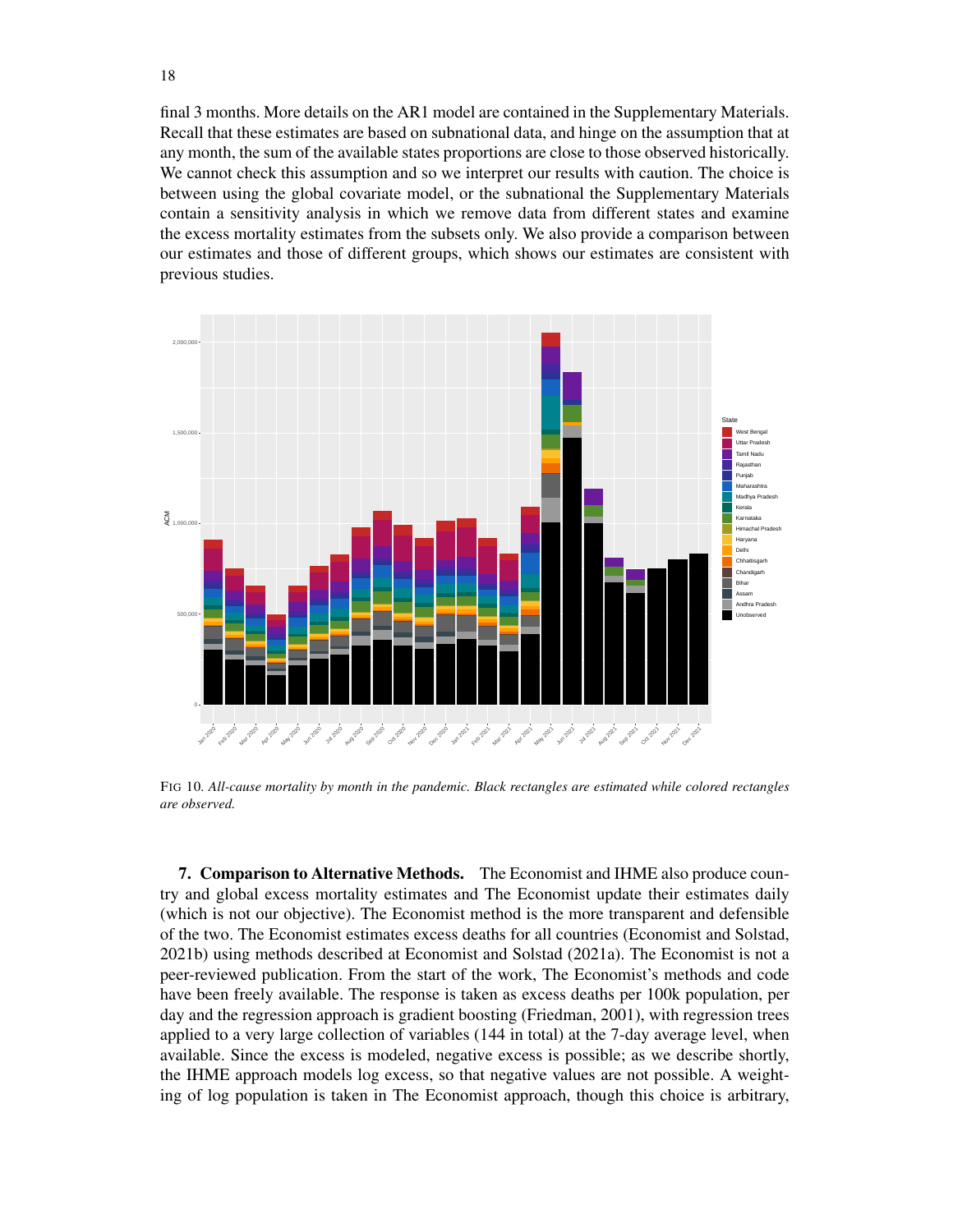beside having the desirable property of having weights that increase with increasing population size. The weights are reduced by 50% for subnational data sources, which is also arbitrary. The loss function is taken as mean squared error. An alternative would be to take the negative log likelihood of a Poisson as the loss function as described, for example, in Section 7.2 of Bühlmann and Hothorn (2007). The trees are grown based on the unpublished work of Lunde *et al.* (2020). Model assessment is based on 10-fold cross-validation and a non-parametric bootstrap is used to assess (frequentist) uncertainty, based on 200 datasets sampled with replacement from the full data (with random sampling of countries first, and then observations within the sampled country). The expected numbers are modeled using the method described in Karlinsky and Kobak (2021). Specifically, the number of deaths is modeled as linear in year, with weekly (or monthly or quarterly, if weekly data not available) intercepts, using data from 2015–2019. These expected numbers are used directly in the calculation of the excess, when ACM data are observed. For countries without ACM data the excess (i.e.,  $\delta_{c,t}$ ) is predicted directly, though the 2019 WHO ACM counts are used as one of the covariates. Uncertainty in the expected numbers in the overall uncertainty for the excess mortality is not accounted for. The models update daily, with two new models trained on the latest data every morning, replacing old models and then used for improved central estimates and estimates of uncertainty. In Figure 6 we saw that The Economist confidence intervals are relatively wide when compared to those from our model. A benefit of the parametric approach that we describe is that inference is efficient (to give narrower interval estimates) if the model assumptions are appropriate. The boosting algorithm approach provides a more flexible mean function, but the flexibility can lead to wide interval estimates. A more fundamental point is that the boosting estimator is a potentially sparse estimator, even when using trees, and the limiting distribution is a complicated object which may not be continuous, due to the selection of the covariates (since all of the covariates may not be always selected). As far as we know, no theoretical justification for the use of the bootstrap for gradient boosting exists. For further discussion see Giné and Zinn (1990) and Dezeure *et al.* (2015).

IHME also produce estimates of excess mortality with methods described in the Appendix of Wang *et al.* (2022). Expected mortality is estimated using an ensemble approach in which six different models are used to model the expected numbers. The expected ACM is only calculated for time periods not affected by late registration, which if not accounted for, would lead to underestimation of excess mortality rate. An out of sample prediction is then carried out for each of the models, and then the final predicted expected number is a weighted combination of the six models, with weights proportional to the mean squared error of prediction, as estimated from a leave-out exercise. While superficially this approach has elements in common with the super learner prediction algorithm (Van der Laan *et al.*, 2007), it differs in key elements and does not share the optimality properties of super learner – in summary, the weighting is ad hoc.

An unweighted analysis is used, with response the log excess cumulative mortality rate:

$$
Z_c = \log[(Y_c - E_c)/N_c]
$$

where  $Y_c$ ,  $E_c$  and  $N_c$  are the observed cumulative counts, expected cumulative counts and population size respectively, for data in country  $c$ , all over the relevant observed period. The modeling of this difference does not seem as natural as modeling the log of observed over expected mortality which would be an approximation to the response we have used (though we model over time also). The uncertainty in the true rate of excess is highly dependent on the population size, but this information is not used, since the model implicitly assumes each data point has the same uncertainty attached to COVID-19. If we assume that  $E[Y_c] = N_c \phi_c$  and  $var(Y_c) = \kappa E[Y_c]$  then, the delta method gives  $var(Z_c) \approx \kappa N_c \phi_c/(Y_c - E_c)^2$ , which would give weights approximately proportional to  $N_c$  (variance proportional to  $1/N_c$ ), illustrating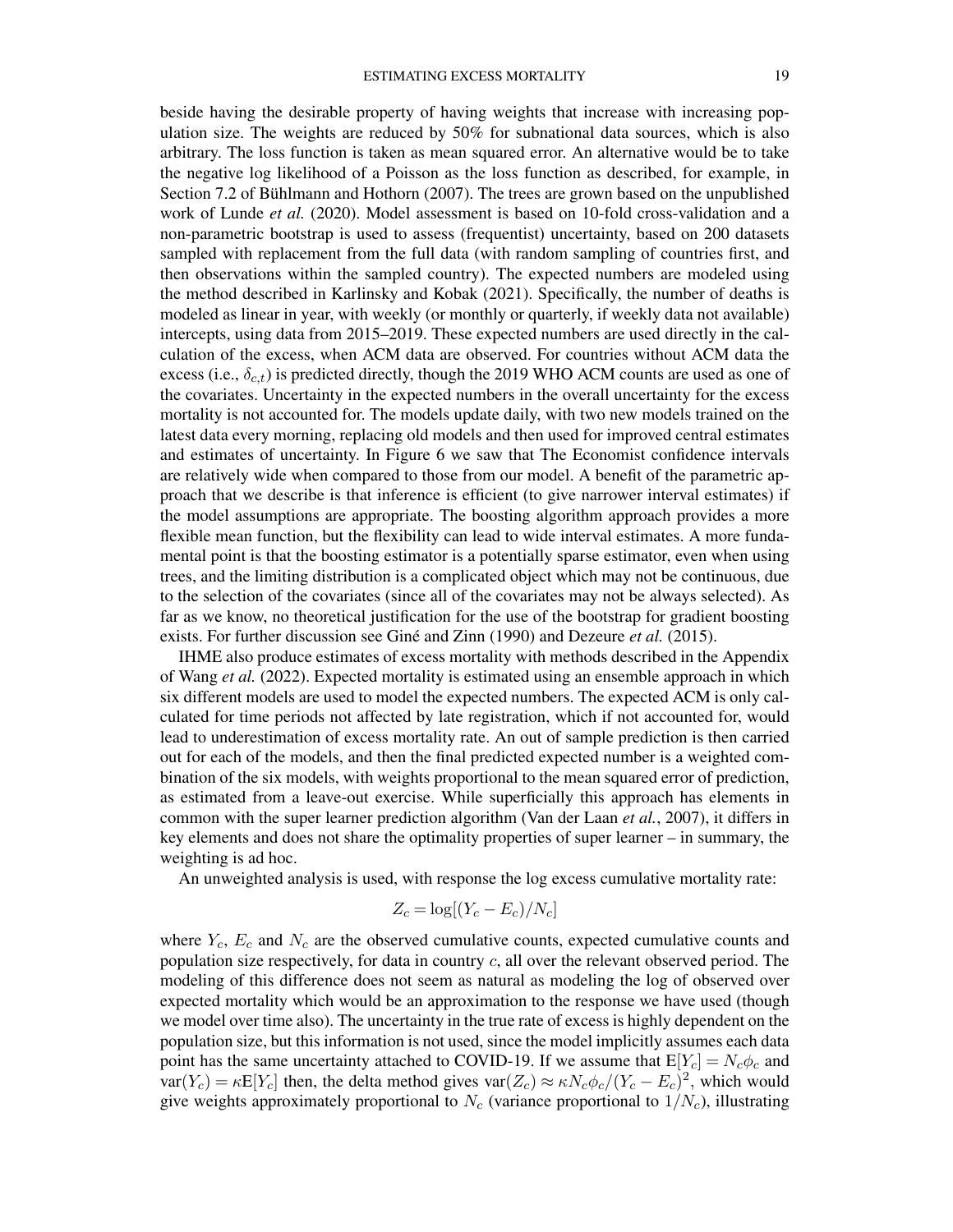the inadequacy of the constant variance assumption. The covariates are also included based on the expected direction of the association, but this expected direction is presumably with respect to univariate models, and in a predictive model with multiple covariates it seems overly restrictive. Covariates are selected in an initial step using the log cumulative excess, as defined above, and the lasso (Tibshirani, 1996). Since cumulative rates are used, a weighted average (e.g., using population) of the covariates is taken.

The uncertainty in this initial covariate selection phase is not accounted for, so that we would expect, all else being equal, the final predictive intervals to be too narrow. With the selected covariates (16 are listed in Section 4.2.2 of the Appendix of Wang *et al.* (2022)), the log of the excess rate is modeled (using the expected ACM rate from the ensemble step and the observed ACM rate). We might also expect the modeling of the log excess to in some cases push estimates of the excess rate that are close to zero upwards. At this stage, Global Burden of Disease (GBD) defined regional and super regional residuals (GBD, 2020) are generated, and their mean is added to the prediction – it is not clear why fixed (or random) effects are not added to the log excess rate model directly. This would make the calculation of uncertainty measures more straightforward.

We describe the estimation of the excess rate for four different data scenarios:

- For countries with observed ACM data over the whole 2-year period, the only uncertainty arises from the modeling of the expected numbers – the uncertainty in this step comes from parameter uncertainty, and not Poisson variation. For each of the six constituent models 100 draws are taken from the asymptotic normal distribution of the estimators, and then a weighted combination of the resultant predicted expected numbers is taken.
- For countries with no ACM data, similar to The Economist method, the expected numbers are not calculated, but instead the model directly predicts the excess rate using the estimated regression coefficients of the model. The uncertainty here comes from the random covariates and from the expected numbers modeling, not from any parameter uncertainty for any one fit. However, 100 fits are carried out with 100 different expected numbers. There is also no sampling uncertainty, analogous to our negative binomial uncertainty for ACM. This, combined with the lasso pre-selection of covariates, would indicate that the interval estimates would be too narrow, perhaps substantially so.
- For countries with partial data, the cumulative excess rate over the missing (customized to each country) period is obtained from the regression model, adjusted by the residuals (as described above), and then taking random covariates for the missing period.
- It is not possible to obtain negative estimates from the log excess rate model, and so the only way for negative excess to arise is from countries with observed ACM data (for example, Iceland, Australia, Singapore, New Zealand). The rationale is that there are few locations with a cumulative negative excess rate, and so they wish to avoid making predictions of negative excess.

The overall approach (which has not been peer-reviewed in the statistical literature) is more algorithmic than statistical in nature, and it would be impossible to determine its operating characteristics. In particular, the uncertainty estimates are unlikely to be well-calibrated – we saw they were relatively narrow in Figure 6.

8. Discussion. The estimation of excess mortality during the COVID-19 pandemic is hamstrung by the lack of national ACM data for almost half the countries of the world, with EURO and AMRO being well-represented in the databases, but other regions more poorly. We have presented a relatively simple Poisson modeling framework, as we wanted to strive for transparency and leverage a well-understood Bayesian hierarchical structure. We stress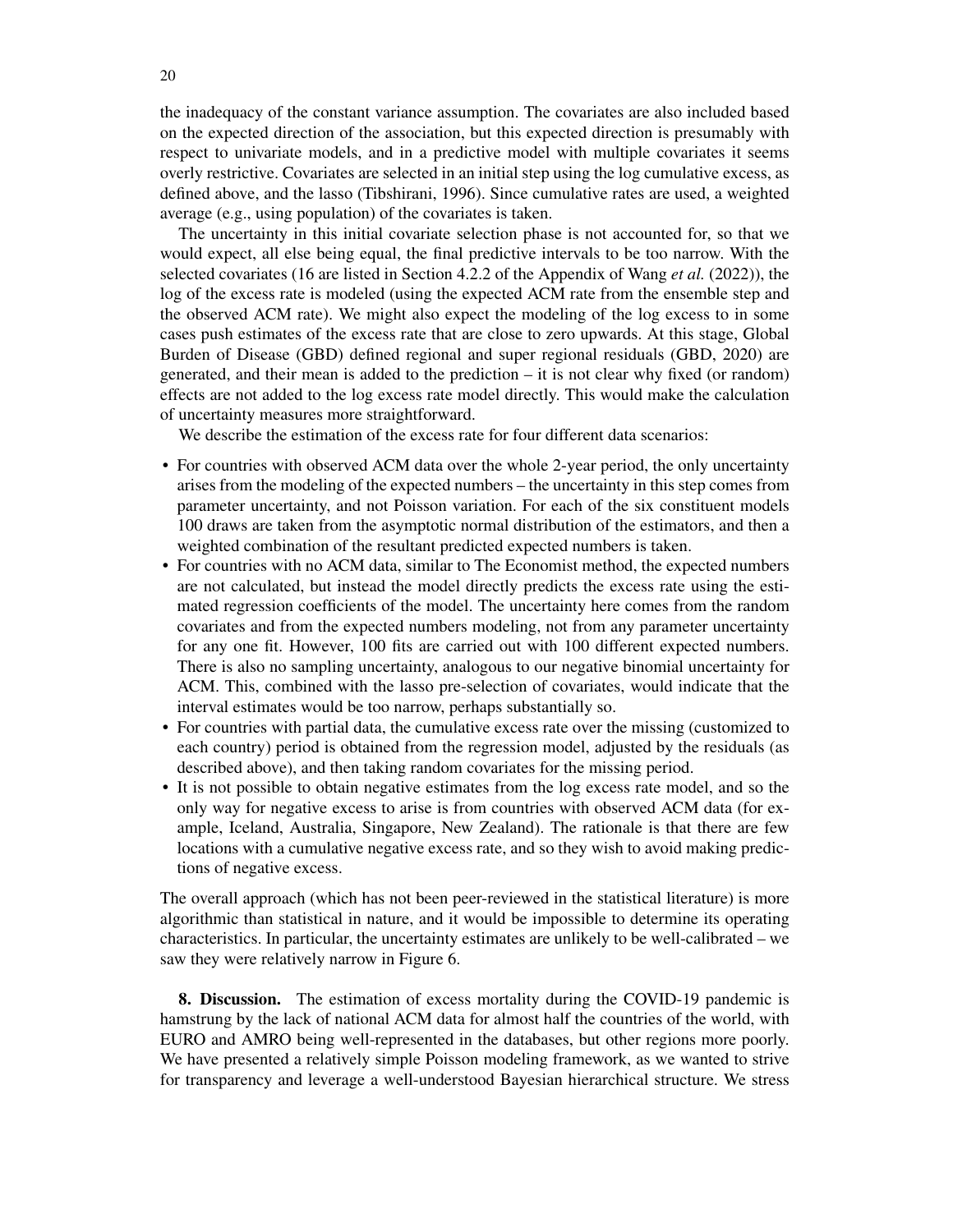that, within the Poisson framework, though we have different models for countries with different data types, the estimates for each country are comparable, and so side-by-side comparisons can be made (with the caveat that the range of uncertainty in the estimates for different countries varies considerably). We deliberately avoid breaking down excess mortality into that directly attributable to COVID-19 and that not, since we believe the information required to do this accurately is unavailable.

We did not adjust the observed ACM on the basis of heatwaves, as done by Karlinsky and Kobak (2021) and Wang *et al.* (2022), and neither did we adjust for conflicts (The Economist adjusts for conflict by excluding ACM data from places which entered large conflicts in the period). Another inadequacy of our modeling is that we are missing covariates in some countries, and regional values are used instead, we do not account for this uncertainty in our modeling. We also do not currently account for the modeling of some of the covariates, and would like to address this aspect also. This is considered, albeit in an ad hoc, unvalidated procedure, by Wang *et al.* (2022).

Estimating excess mortality by month over the pandemic is a dynamic process and the results we have shown are a snapshot, given the current version of the model and the currently available data. As new data become available we will continue to both update our estimates, and refine our model. Another aspect we will explore is the use of spatial modeling, though we approach this with hesitancy.

A crucial component of the excess calculation is the estimation of the expected number of deaths. There are two elements to the calculation, the mortality data upon which it is based and the model that is adopted. First, with respect to the data, as mentioned in Section 2.1, the WHO adjust the raw mortality counts, if there is perceived to be a completeness issue (and the scaling value may be carried forward to the pandemic period). We note that as part of the process to produce excess estimates, country consultation is carried out, in which the adjusted country numbers are shared with government, who are asked to "sign off" on the adjusted counts. Second, for the expected counts modeling, we used splines both for the annual trend and for the within-year seasonal variation, see equation (2). A country for which the completeness adjustment and spline modeling provided a less than satisfactory excess estimates was Germany. Under the default data process/spline modeling the excess estimate was 195K with 95% credible interval (161K, 2290K). However, on closer examination this excess estimate was too high due to a combination of data/model issues. For Germany, ACM in 2016–2018 were scaled up due to the completeness assessment, which lead to a dip in the ACM sequence in 2019. The long-term spline fit to these adjusted data produced expected numbers that were too low (and therefore an excess that was too high). Hence, we reanalyzed the Germany data with unadjusted data and a linear term  $f_c^y(\cdot)$  in equation (2), rather than a spline. This produced a more realistic excess estimate of 122K with a 95% interval of (101K, 143K). More details for the Germany analysis are contained in the Supplementary Materials.

For Sweden, we were concerned there were similar issues due to an unnecessary completeness adjustment of the raw mortality figure reported to the WHO in 2019 (the mortality count was lower than recent counts). On closer scrutiny, we decided that this adjustment was not necessary and we redid the analysis for Sweden, which also included using a linear term for the annual trend instead of a spline (for the same reasons as described for Germany). The details are in the Supplementary Materials, but it resulted in an estimate for Sweden that was virtually unchanged, giving a point and interval of 13.4K (11.7K, 15.2K). The changes in the excess estimates for Germany and Sweden do not change the global or EURO figures. As a side note, for both these countries when using the unadjusted data, both the model with a linear term for the annual trend and the model with a spline for the annual trend produced similar excess estimates. However, using a spline for the annual trend can lead to sensitivity to the last year of pre-pandemic data, and a priority going forward is to systematically compare and evaluate different models for producing the expected numbers, building on recent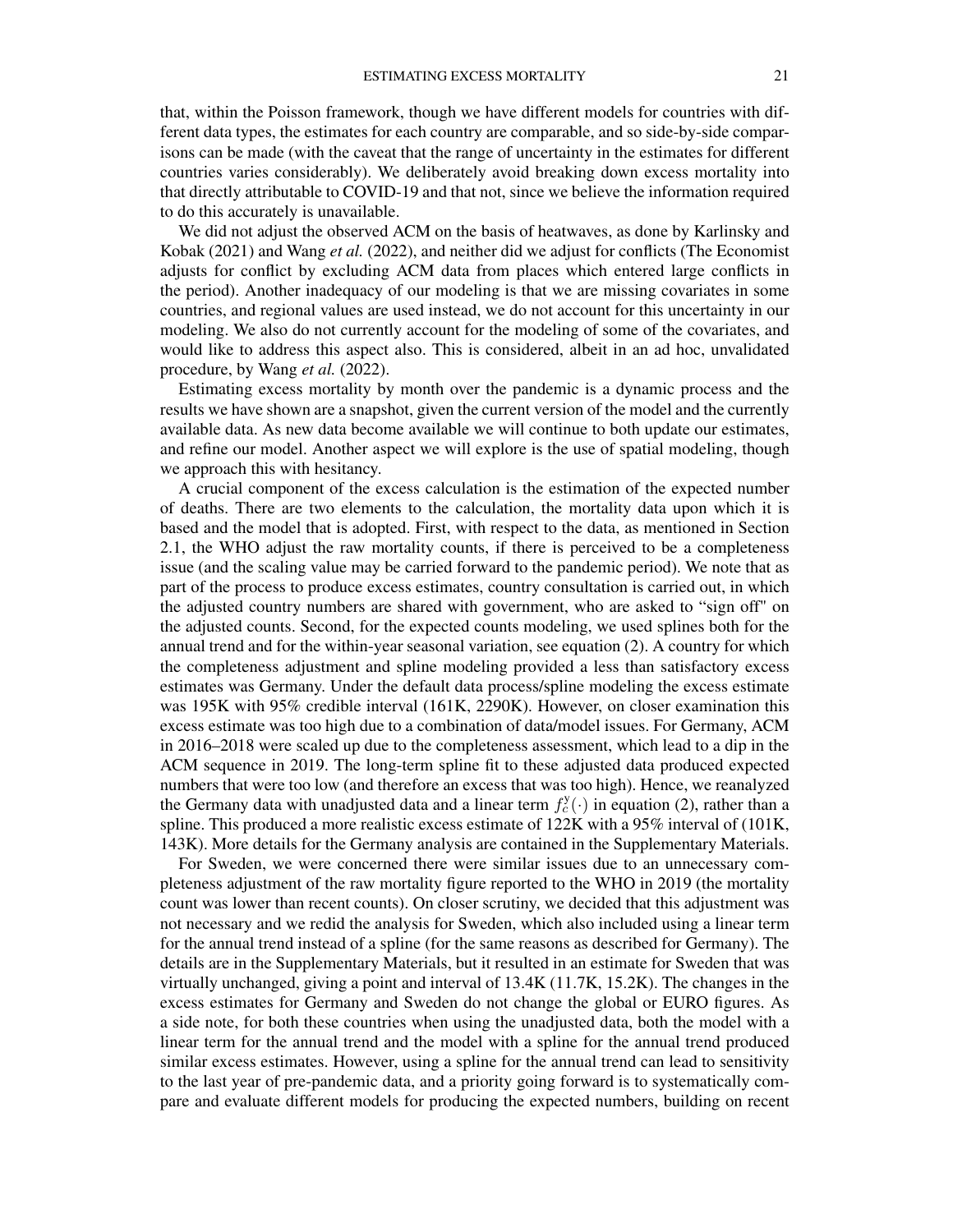work (Schöley, 2021). For the next round of estimates we will also revisit the under-reporting adjustment procedure.

To reiterate: the biggest limitation to our study is the lack of any observed monthly national mortality data in just under half of the countries of the world, which requires us to predict these counts based on a model built with data from countries which are not representative of the missing countries, or using subnational data. In Section 6, we reported coverage estimates, calculated via cross-validation, that were reasonably close to the nominal. However, given the aforementioned regional imbalance in countries for which we have data, we would not expect the coverage to be as accurate for the missing countries in, for example, the AFRO region. Improvements in death registration systems is vital to understand and react to pandemics in a timely manner, and obviate the need to carry out such modeling.

Acknowledgments. The authors would like to thank the WHO Technical Advisory Group on COVID-19 Mortality Assessment, for helpful feedback during the model development, and also Sondre Ulvund Solstad and Haidong Wang for generously sharing details on The Economist and IHME approaches, respectively. We would also like to thank the editor and three referees for their comments. The authors alone are responsible for the views expressed in this article and they do not necessarily represent the views, decisions or policies of the institutions with which they are affiliated.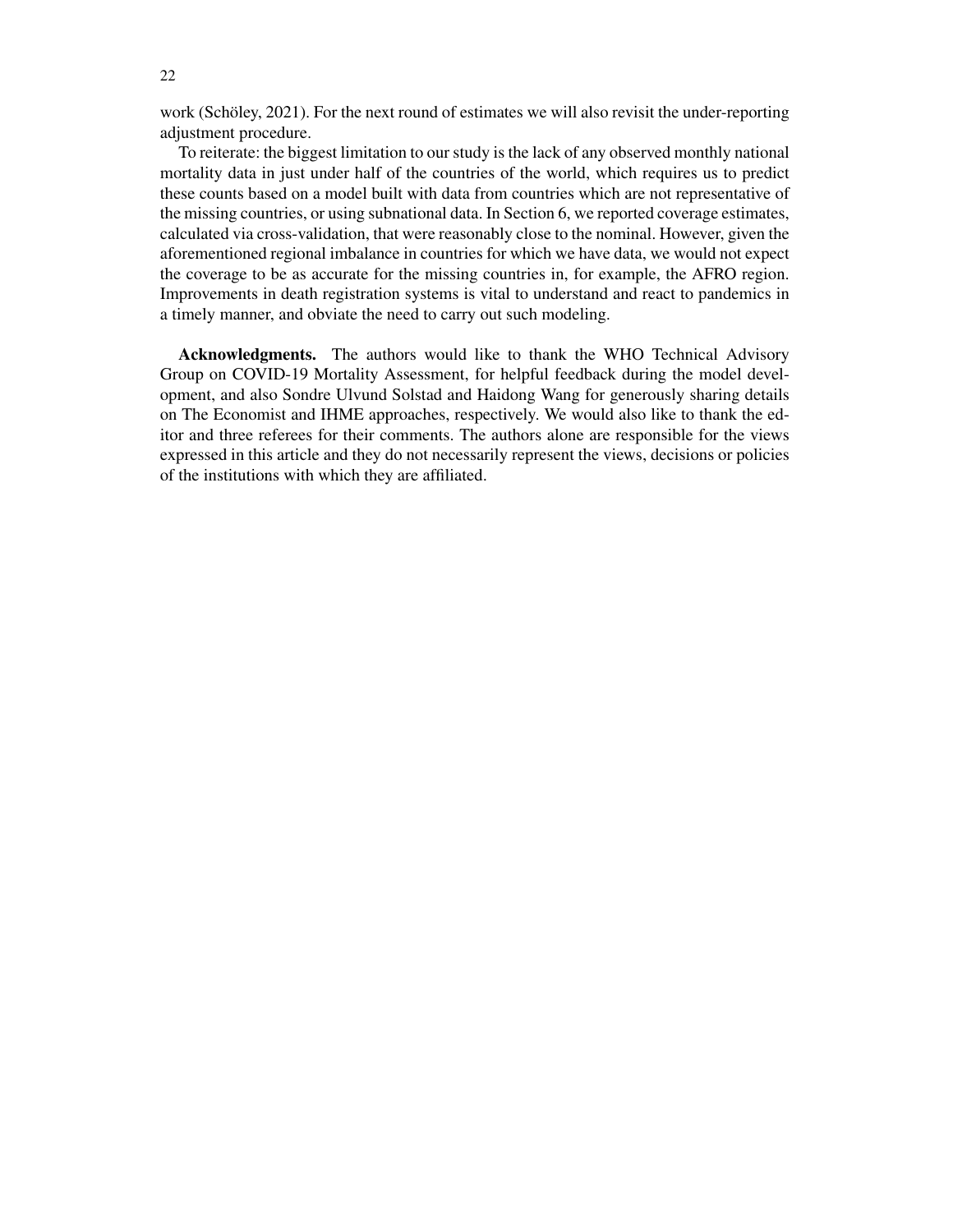## **REFERENCES**

- Adair, T. and Lopez, A. D. (2018). Estimating the completeness of death registration: An empirical method. *PLOS ONE*, 13, e0197047.
- Baker, S. G. (1994). The multinomial-Poisson transformation. *Journal of the Royal Statistical Society: Series D*, 43, 495–504.
- Bühlmann, P. and Hothorn, T. (2007). Boosting algorithms: Regularization, prediction and model fitting. *Statistical Science*, 22, 477–505.

Dezeure, R., Bühlmann, P., Meier, L., and Meinshausen, N. (2015). High-dimensional inference: confidence intervals, p-values and R-software hdi. *Statistical Science*, 30, 533–558.

Economist, T. and Solstad, S. (2021a). https://www.economist.com/graphic-detail/ coronavirus-excess-deaths-estimates.

Economist, T. and Solstad, S. (2021b). The pandemic's true death toll. https://www.economist.com/graphic-detail/2021/05/13/ how-we-estimated-the-true-death-toll-of-the-pandemic.

- Friedman, J. H. (2001). Greedy function approximation: a gradient boosting machine. *Annals of Statistics*, 29, 1189–1232.
- Garcia, J., Torres, C., Barbieri, M., Camarda, C. G., Cambois, E., Caporali, A., Meslé, F., Poniakina, S., and Robine, J.-M. (2021). Differences in COVID-19 mortality: Implications of imperfect and diverse data collection systems. *Population*, 76, 35–72.
- GBD (2020). Global burden of 369 diseases and injuries in 204 countries and territories, 1990–2019: a systematic analysis for the Global Burden of Disease Study 2019. *The Lancet*, 396, 1204–1222.
- GBD 2019 Demographics Collaborators and others (2020). Global, regional, and national age-sex-specific fertility, mortality, and population estimates, 1950–2019: a comprehensive demographic analysis for the Global Burden of Disease study 2019. *Lancet*.
- Giné, E. and Zinn, J. (1990). Bootstrapping general empirical measures. *The Annals of Probability*, pages 851– 869.
- Hale, T., Angrist, N., Kira, B., Petherick, A., Phillips, T., and Webster, S. (2020). Variation in government responses to COVID-19. Technical report, University of Oxford.
- Karlinsky, A. (2021). International completeness of death registration 2015-2019. *medRxiv*.
- Karlinsky, A. (2022). Estimating national excess mortality from subnational data: application to Argentina. *Revista Panamericana de Salud Publica*.
- Karlinsky, A. and Kobak, D. (2021). Tracking excess mortality across countries during the COVID-19 pandemic with the World Mortality Dataset. *eLife*, 10, e69336.
- Kelsall, J. E., Zeger, S. L., and Samet, J. M. (1999). Frequency domain log-linear models; air pollution and mortality. *Journal of the Royal Statistical Society: Series C*, 48, 331–344.
- Kung, S., Doppen, M., Black, M., Hills, T., and Kearns, N. (2020). Reduced mortality in New Zealand during the COVID-19 pandemic. *The Lancet*.
- Leon, D. A., Shkolnikov, V. M., Smeeth, L., Magnus, P., Pechholdová, M., and Jarvis, C. I. (2020). Covid-19: a need for real-time monitoring of weekly excess deaths. *The Lancet*, 395, e81.
- Link, W. A. (2013). A cautionary note on the discrete uniform prior for the binomial N. *Ecology*, 94, 2173–2179.
- Lunde, B. Å. S., Kleppe, T. S., and Skaug, H. J. (2020). An information criterion for automatic gradient tree boosting. *arXiv preprint arXiv:2008.05926*.
- Mikkelsen, L., Phillips, D. E., AbouZahr, C., Setel, P. W., Savigny, D., Lozano, R., and Lopez, A. D. (2015). A global assessment of civil registration and vital statistics systems: monitoring data quality and progress. *The Lancet*, 386, 1395–1406.
- Németh, L., Jdanov, D. A., and Shkolnikov, V. M. (2021). An open-sourced, web-based application to analyze weekly excess mortality based on the Short-term Mortality Fluctuations data series. *PloS ONE*, 16, e0246663.
- Parks, R. M., Bennett, J. E., Foreman, K. J., Toumi, R., and Ezzati, M. (2018). National and regional seasonal dynamics of all-cause and cause-specific mortality in the usa from 1980 to 2016. *Elife*, 7, e35500.
- Riffe, T. and Acosta, E. (2021). Data resource profile: COVerAGE-DB: a global demographic database of COVID-19 cases and deaths. *International Journal of Epidemiology*, 50, 390–390f.
- Rivera, R., Rosenbaum, J. E., and Quispe, W. (2020). Excess mortality in the United States during the first three months of the covid-19 pandemic. *Epidemiology and Infection*, 148.
- Rue, H. and Held, L. (2005). *Gaussian Markov Random Fields: Theory and Application*. Chapman and Hall/CRC Press, Boca Raton.
- Rue, H., Martino, S., and Chopin, N. (2009). Approximate Bayesian inference for latent Gaussian models using integrated nested Laplace approximations (with discussion). *Journal of the Royal Statistical Society, Series B*, 71, 319–392.